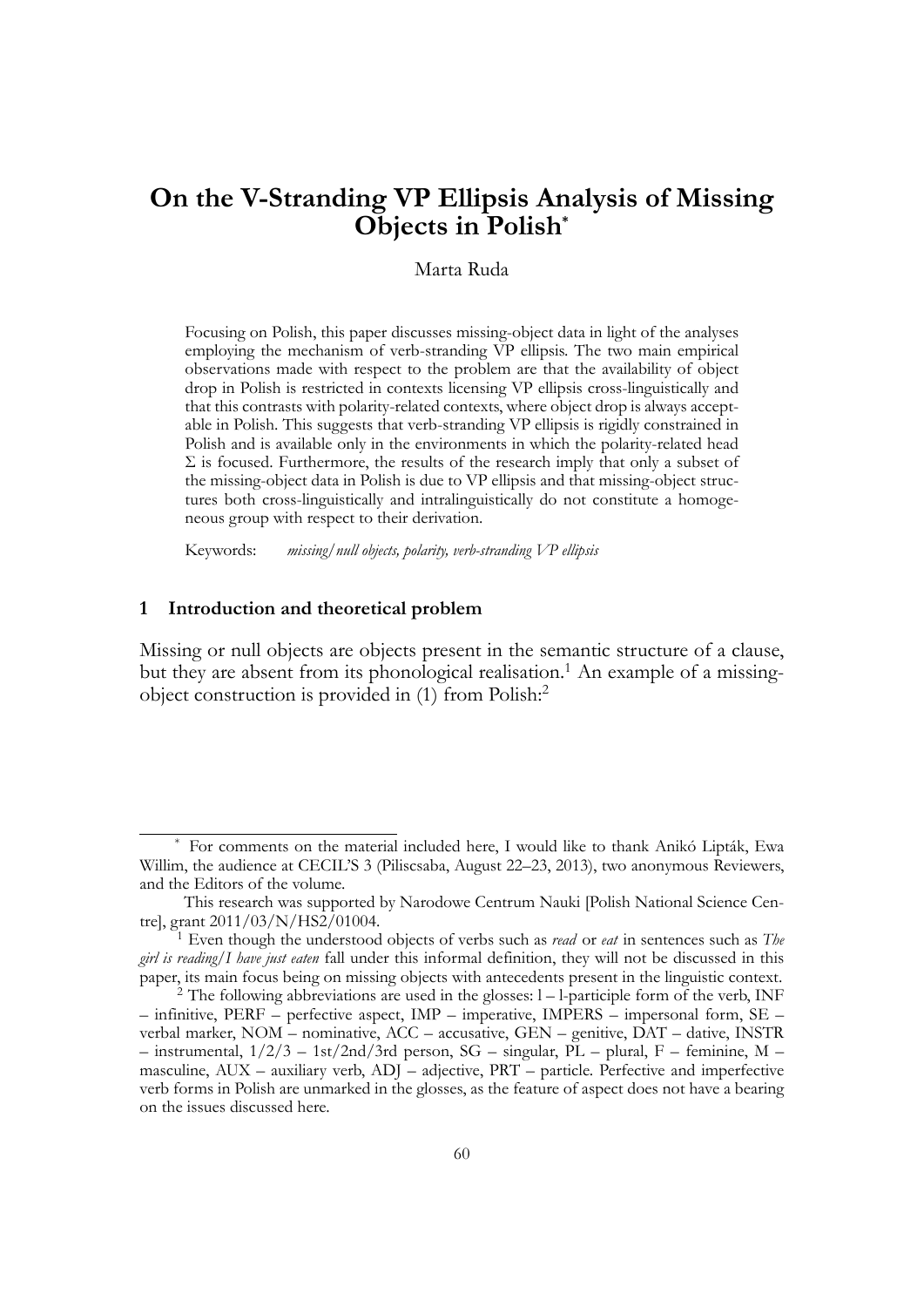(1) A: *Kupiłeś* buy-l.2SG.M strawberries-ACC *truskawki?* 'Did you buy strawberries?' B: *Kupiłem* buy-l.1SG.M Ø.

'I did.'

Several analytical options have been proposed in the literature to account for various types of missing-object constructions in different languages. For example, within the line of research assuming the projection of the object position in syntax, the object position has been taken to be occupied by *pro* (cf. (2); for proposals employing *pro* in analyses of some null-object types, cf., e.g., Cummins & Roberge 2005; Farkas 1987; Rizzi 1986) or by an NP/DP argument, elided at PF (cf. (3); cf., a.o., Duguine 2013; Oku 1998; Şener & Takahashi 2010):

| (2) | A:       | Kupiłeś truskawki?           |  |
|-----|----------|------------------------------|--|
|     |          | buy-l.2SG.M strawberries-ACC |  |
|     | B:       | Kupiłem pro.                 |  |
|     |          | buy-l.1SG.M                  |  |
|     | $(3)$ A: | Kupiłeś truskawki?           |  |
|     |          | buy-l.2SG.M strawberries-ACC |  |

B: *Kupiłem* buy-l.1SG.M strawberries-ACC [NP *truskawki*].

Moreover, missing-object structures can also be regarded as a consequence of VP ellipsis on condition that the deletion of VP follows the movement of the verb outside of VP, as illustrated in (4):

| (4) | A: Kupiłeś truskawki? |                                                |                                          |
|-----|-----------------------|------------------------------------------------|------------------------------------------|
|     |                       | buy-l.2SG.M strawberries-ACC                   |                                          |
|     |                       | B: Kupiłem [ <sub>VP</sub> kupiłem truskawki]. |                                          |
|     |                       |                                                | buy-l.1SG.M buy-l.1SG.M strawberries-ACC |

This type of VP ellipsis is referred to as verb-stranding VP ellipsis and has been discussed with reference to various languages, among others, in Cyrino & Lopes (2012), Cyrino & Matos (2002), Doron (1990), Goldberg (2005), Gribanova (2013a,b), Huang (1991), Lipták (2012, 2013), McCloskey (1991), and Otani & Whitman (1991). This mechanism is theoretically possible in the languages in which the verb can be assumed to move to higher functional heads in the extended verbal projection, as schematised in  $(5)$ :<sup>3</sup>

<sup>&</sup>lt;sup>3</sup> The elided part of the representation is placed here in a box on tree diagrams.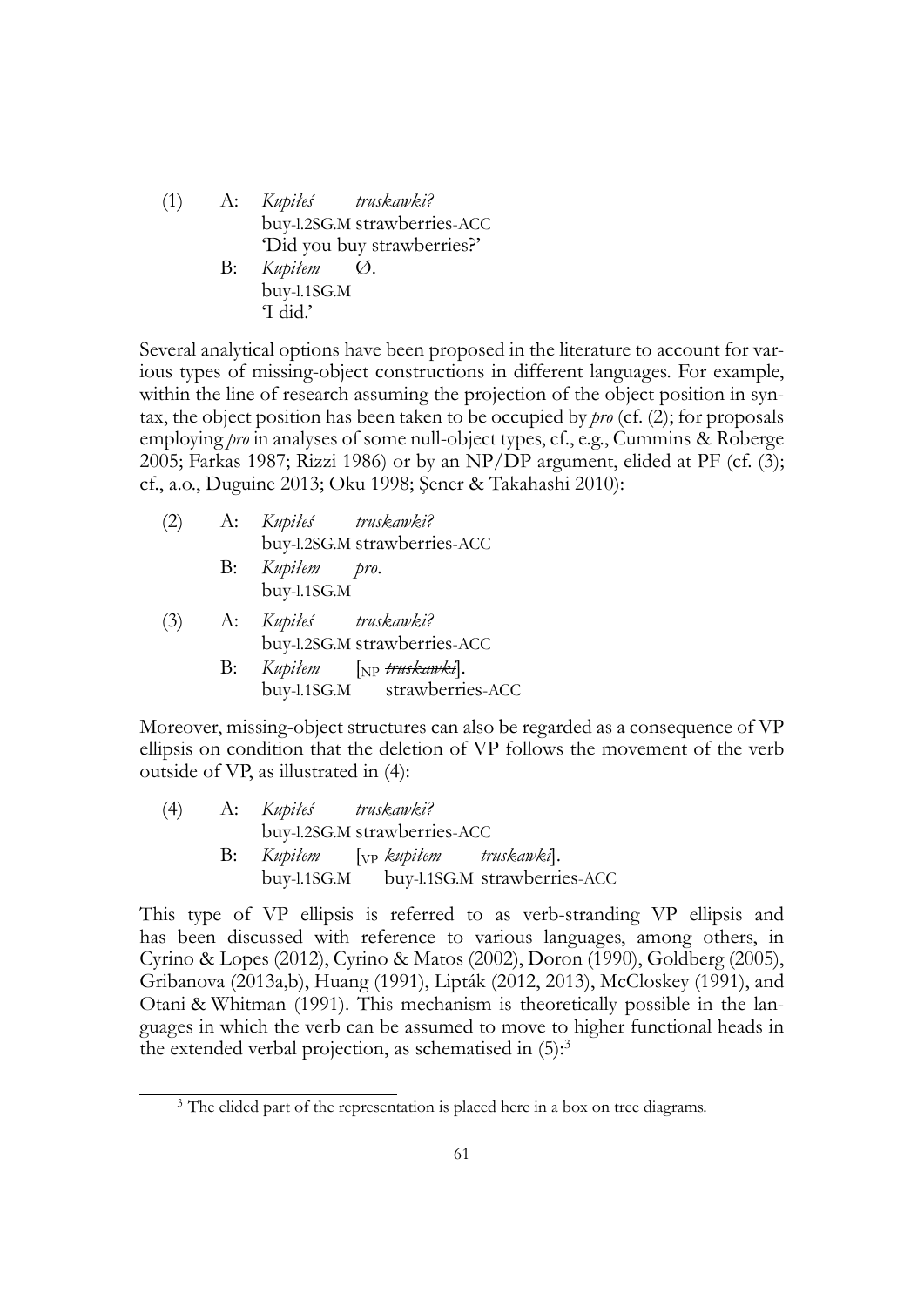$$
(5) \qquad [\text{xp } X + V_{\text{verbi}} \left[ \text{vp } V_{\text{verbi}} \right]]
$$



With the verb moved out of VP, the ellipsis of VP creates a configuration in which the only material originating within VP which is pronounced is the verb.

In discussions on object drop, the line of research employing verb-stranding VP ellipsis has been inspired by some similarities between missing-object constructions, in which the lexical verb is overt and VP ellipsis in English. For example, it has been suggested that the function performed by the repeated verb in the verb-stranding structure is similar to the function of *do*-support in English in that both mechanisms make the expression of tense/aspect/agreement possible in the elliptical clause (cf. the discussion of Chinese in Huang 1991, 64):

(6) *John kanjian-le tade mama*, *Mary ye kanjian-le*. John see-PERF his mother Mary also see-PERF 'John saw his mother, and Mary did, too.'

Furthermore, an issue that has received a significant amount of attention in the literature is the so-called strict/sloppy reading ambiguity effect, illustrated here in (7), quoted after Kim (1999, 255):

- (7) Peter likes his picture, and Joan does  $[y_P e]$  too.
	- Joan likes her  $(=\bar{\chi})$  picture. (sloppy identity)
	- b. Joan likes his (= Peter's) picture. (strict identity)

Pronominal dependencies in the elliptical clause in (7) can be resolved in two ways, with the understood possessive referring either to the subject of the elliptical clause or to the subject of the antecedent clause. The interpretational possibilities found in the verb-stranding construction (cf. (6)) have been noted in the literature to parallel those observed with the VP-ellipsis structure in English (cf. (7)) (at least in some languages). Treated as a diagnostic for VP ellipsis, the strict/sloppy reading ambiguity effect has been used both to argue in favour of the VP-ellipsis analysis of missing-object data in different languages (cf. Cyrino & Lopes 2012; Huang 1991; Otani & Whitman 1991) as well as against it (cf. Bailyn 2011; Hoji 1998). However, two factors seem to render using this effect as an argument for the VP-ellipsis analysis of the relevant data problematic. Firstly, some recent anal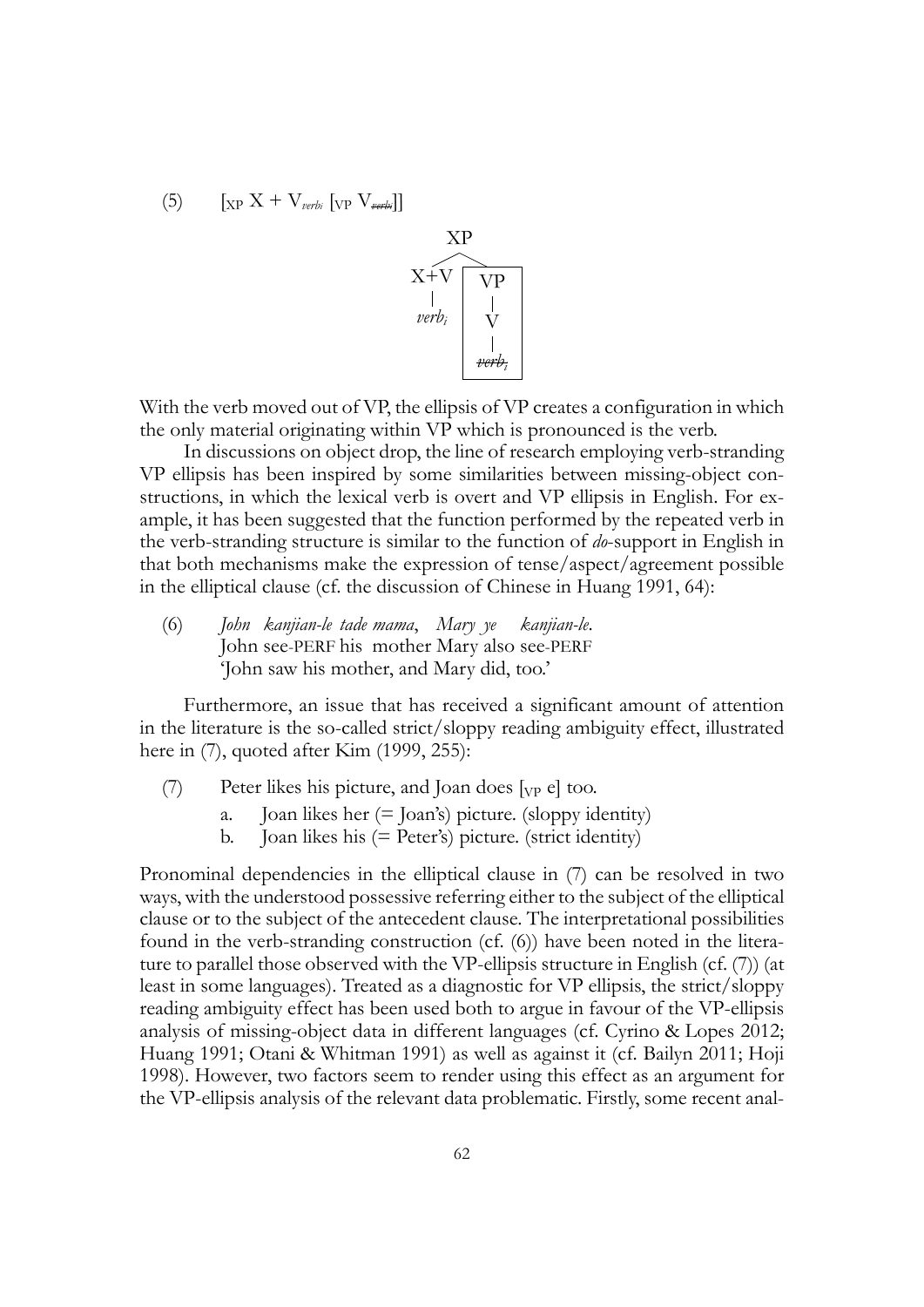yses propose to derive the strict/sloppy reading ambiguity from NP/DP ellipsis rather than the ellipsis of the entire VP (cf., e.g., Duguine 2013; Şener & Takahashi 2010; cf. also Erteschik-Shir, Ibnbari & Taube 2013 for yet another proposal aiming at deriving the strict/sloppy reading ambiguity without VP ellipsis). Additionally, some studies observe that the strict/sloppy reading ambiguity is found outside the domain of ellipsis (cf. Runić 2013 and Tancredi 1992). This is why strict and sloppy readings will not be used here as evidence in support of a VP-ellipsis analysis of the relevant data.

Focusing on the possibility of deriving missing-object data from Polish via the application of verb-stranding VP ellipsis, the present paper discusses first the issue of verb movement and VP ellipsis with modals in this language, showing in section 2.1 and 2.2 that VP ellipsis stranding the lexical verb cannot straightforwardly be assumed to be blocked by independent features of the Polish grammar. This is followed by the discussion of missing objects in Polish in comparison with facts observed in verb-stranding VP ellipsis languages in section 2.3. Section 3 is then devoted specifically to missing objects in Polish in polarity-related contexts and section 4 briefly presents some constraints on verb-stranding ellipsis in Polish. Section 5 concludes the paper.

## **2 Preliminaries: verb movement and VP ellipsis in neutral contexts in Polish**

#### **2.1 Verb movement**

As the movement of the verb out of VP is a prerequisite for verb-stranding VP ellipsis, whether (types of) object drop in a language can be analysed as resulting from VP ellipsis depends on the assumptions made with respect to verb movement in the language. Polish is a language with a fairly free word order driven by information structure, which seems to be one of the reasons why the literature on verb movement in Polish is inconclusive. In particular, that the verb does not move to I/T in Polish is assumed, for example, in Wiland (2009) and Witkoś (1998), whereas the opposite is argued for in Borsley & Rivero (1994) and Migdalski (2006). Determining whether the verb moves to higher verbal functional heads is problematic, as the standard tests for verb movement do not seem to yield convincing results suggesting that the verb must or cannot move to T in Polish. This is shown, among others, by the ordering patterns found with manner adverbs. As illustrated in (8), given appropriate discourse context, the verb can either follow or precede a manner adverb: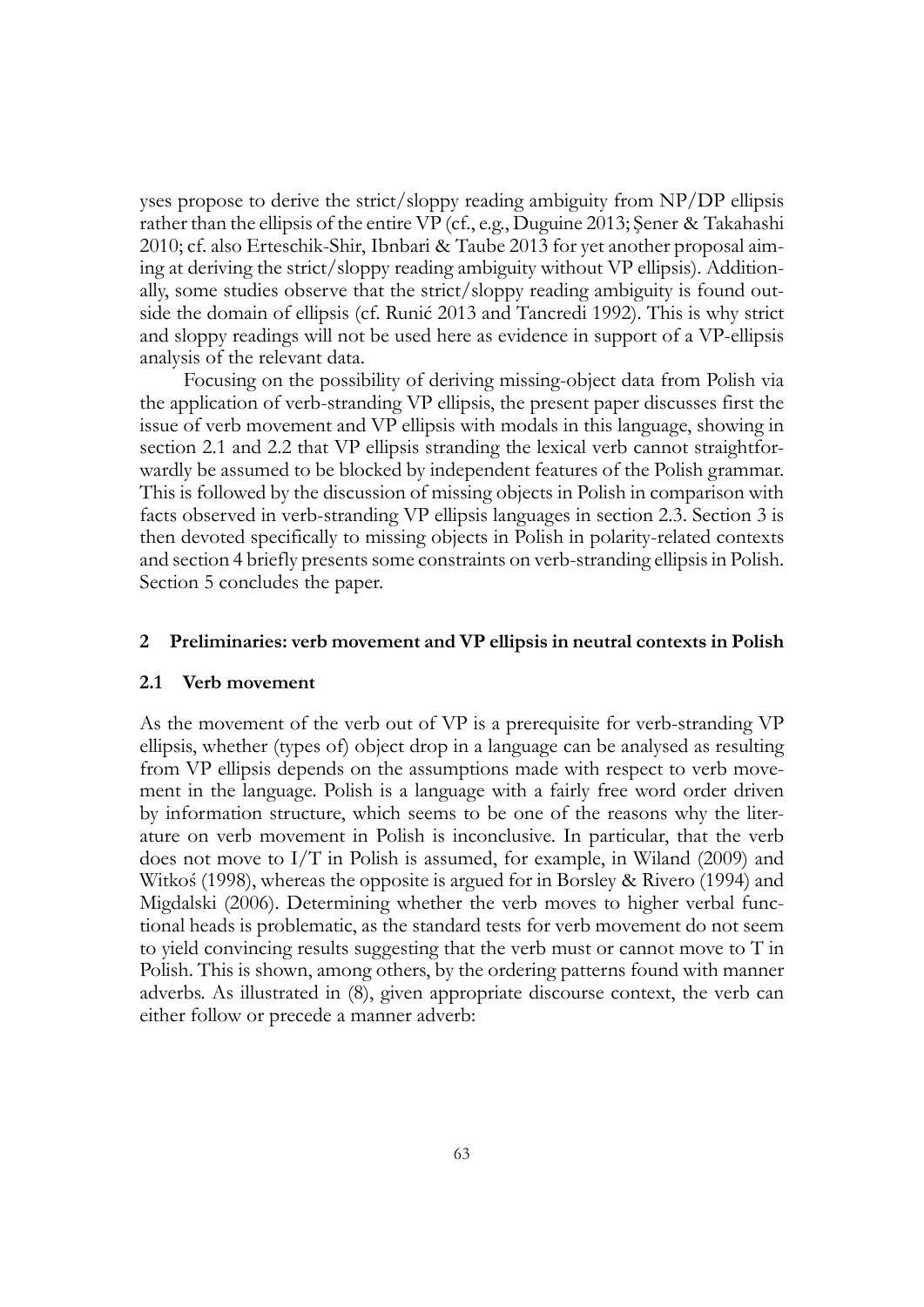- (8) a. *Dziewczynka łagodnie pogłaskała* little.girl-NOM gently stroke-l.3SG.F kitten-ACC *kotka.* 'A/the little girl stroked a/the kitten gently.'
	- b. *Dziewczynka pogłaskała* little.girl-NOM stroke-l.3SG.F gently kitten-ACC and doggy-ACC *łagodnie kotka* (, *a pieska szorstko*). hard 'A/the little girl stroked a/the kitten gently (and a/the doggy hard).'

In sequences with an auxiliary, a verb, and a manner adverb, the adverb can be placed in all positions available:

| a. Dziewczynka będzie łagodnie głaskała kotka.            |                                                                       |
|-----------------------------------------------------------|-----------------------------------------------------------------------|
| little.girl-NOM will gently stroke-1.3SG.F kitten-ACC     |                                                                       |
| 'A/the little girl will stroke a/the kitten gently.'      |                                                                       |
| b. Dziewczynka będzie_głaskała łagodnie_kotka(,           |                                                                       |
| little.girl-NOM will stroke-1.3SG.F gently kitten-ACC and |                                                                       |
|                                                           |                                                                       |
| doggy-ACC hard                                            |                                                                       |
|                                                           | $A$ /the little girl will stroke a/the kitten gently (and a/the doggy |
|                                                           |                                                                       |
| c. Dziewczynka łagodnie będzie głaskała kotka (,          | a                                                                     |
| little.girl-NOM gently will stroke-1.3SG.F kitten-ACC and |                                                                       |
| pieska szorstko).                                         |                                                                       |
|                                                           |                                                                       |
|                                                           | pieska szorstko).<br>doggy-ACC hard                                   |

Furthermore, floating a quantifier does not seem to provide a reliable diagnostic either, as the floated quantifier can precede the verb as well as follow it (in colloquial speech):

- (10) a. *Wszyscy politycy* all-NOM politicians-NOM be.afraid.of-3PL SE journalists-GEN *boją się dziennikarzy*. 'All politicians are afraid of journalists.'
	- b. *Politycy* politicians-NOM be.afraid.of-3PL SE all-NOM journalists-GEN *boją się wszyscy dziennikarzy*.
	- c. *Politycy* politicians-NOM SE all-NOM be.afraid.of-3PL journalists-GEN *się wszyscy boją dziennikarzy*.

Similarly to what has been noted with respect to manner adverbs, the addition of an auxiliary verb to the structure does not constrain the placement possibilities of the verb with respect to the quantifier: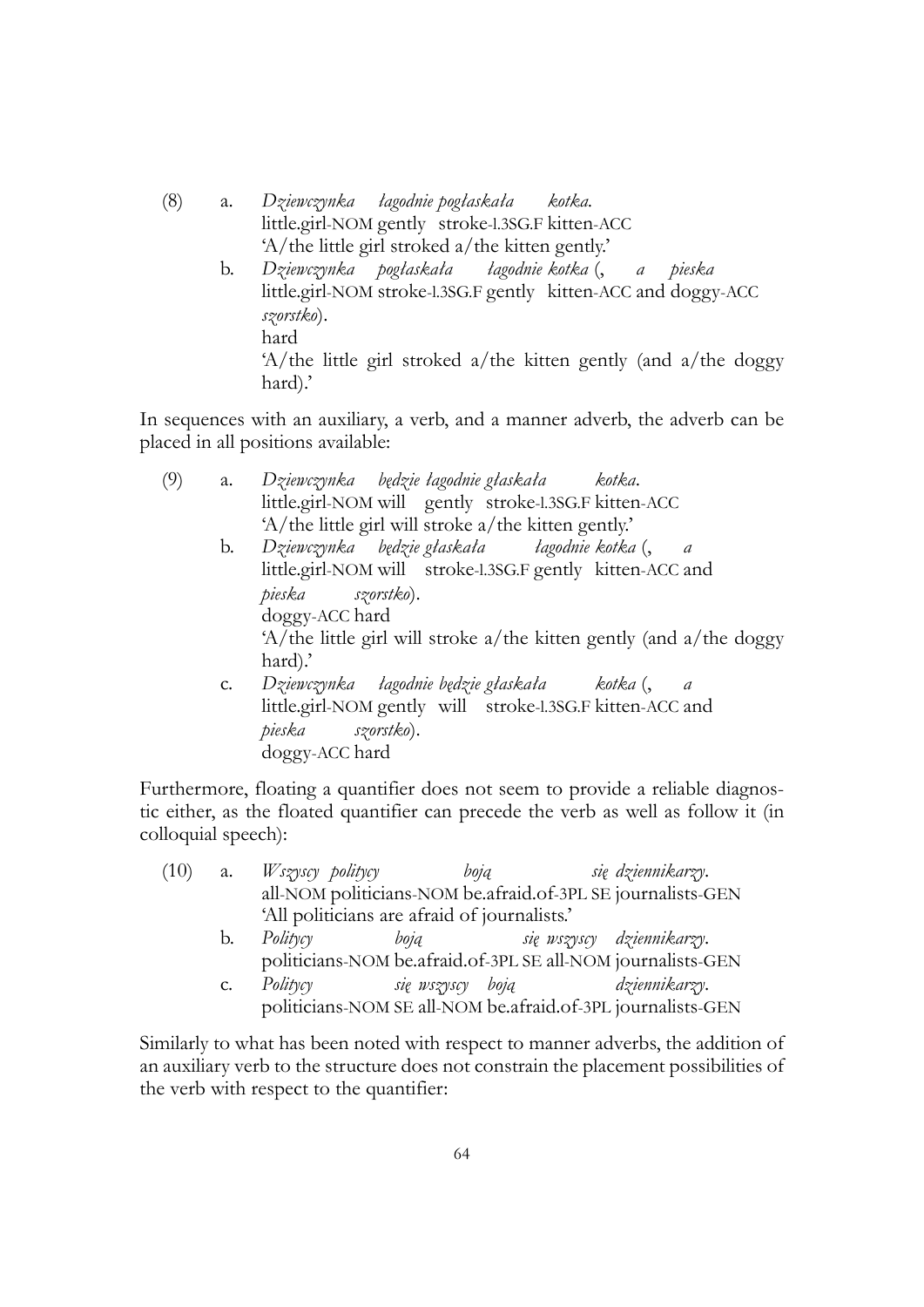| (11) |    | będą się bali<br>a. <i>Wszyscy politycy</i>          |
|------|----|------------------------------------------------------|
|      |    | all-NOM politicians-NOM will SE be afraid of -1.3PL  |
|      |    | dziennikarzy.                                        |
|      |    | journalists-GEN                                      |
|      |    | 'All politicians will be afraid of journalists.'     |
|      | b. | będą się wszyscy bali<br>Politycy                    |
|      |    | politicians-NOM will SE all-NOM be a fraid of -1.3PL |
|      |    | dziennikarzy.                                        |
|      |    | journalists-GEN                                      |
|      | C. | Politycy będą się bali<br>wszyscy                    |
|      |    | politicians-NOM will SE be afraid of -1.3PL all-NOM  |
|      |    | dziennikarzy.                                        |
|      |    | journalists-GEN                                      |
|      | d. | Politycy się wszyscy będą bali                       |
|      |    | politicians-NOM SE all-NOM will be afraid of-1.3PL   |
|      |    | dziennikarzy.                                        |
|      |    | journalists-GEN                                      |

In principle, it could perhaps be speculated that only the basic, informationallyunmarked word orders should be taken into account in determining the position of the verb in syntax. In this case, with (8a) and (9a) being the neutral variants, the verb could be taken not to move beyond VP in Polish. However, this line of reasoning does not seem sufficiently convincing, as it is hard to provide evidence showing that verb displacement in the non-neutral variants is a post-syntactic rather than a syntactic operation.

Another point which needs to be taken into account when the possibility of analysing (some) missing-object facts in terms of VP ellipsis is considered is that verb movement only as high as the Asp head has been argued to be enough to license verb-stranding VP ellipsis (cf. Gribanova 2013a,b for Russian). Significantly, that the verb moves to Asp in Polish has been suggested in Witkoś (1998). Hence, even though verb movement to a higher functional head in Polish is a debatable issue, verb movement may still be available in the grammar of Polish and cannot safely be assumed to be a factor making verb-stranding VP ellipsis impossible.

#### **2.2 VP ellipsis with modals**

Apart from the lack of verb movement in a language, a factor disfavouring postulating verb-stranding VP ellipsis with respect to missing-object data in a language could be constituted by the finding that VP ellipsis is not found in the grammar of the language in other contexts. However, this is not what is observed for Polish,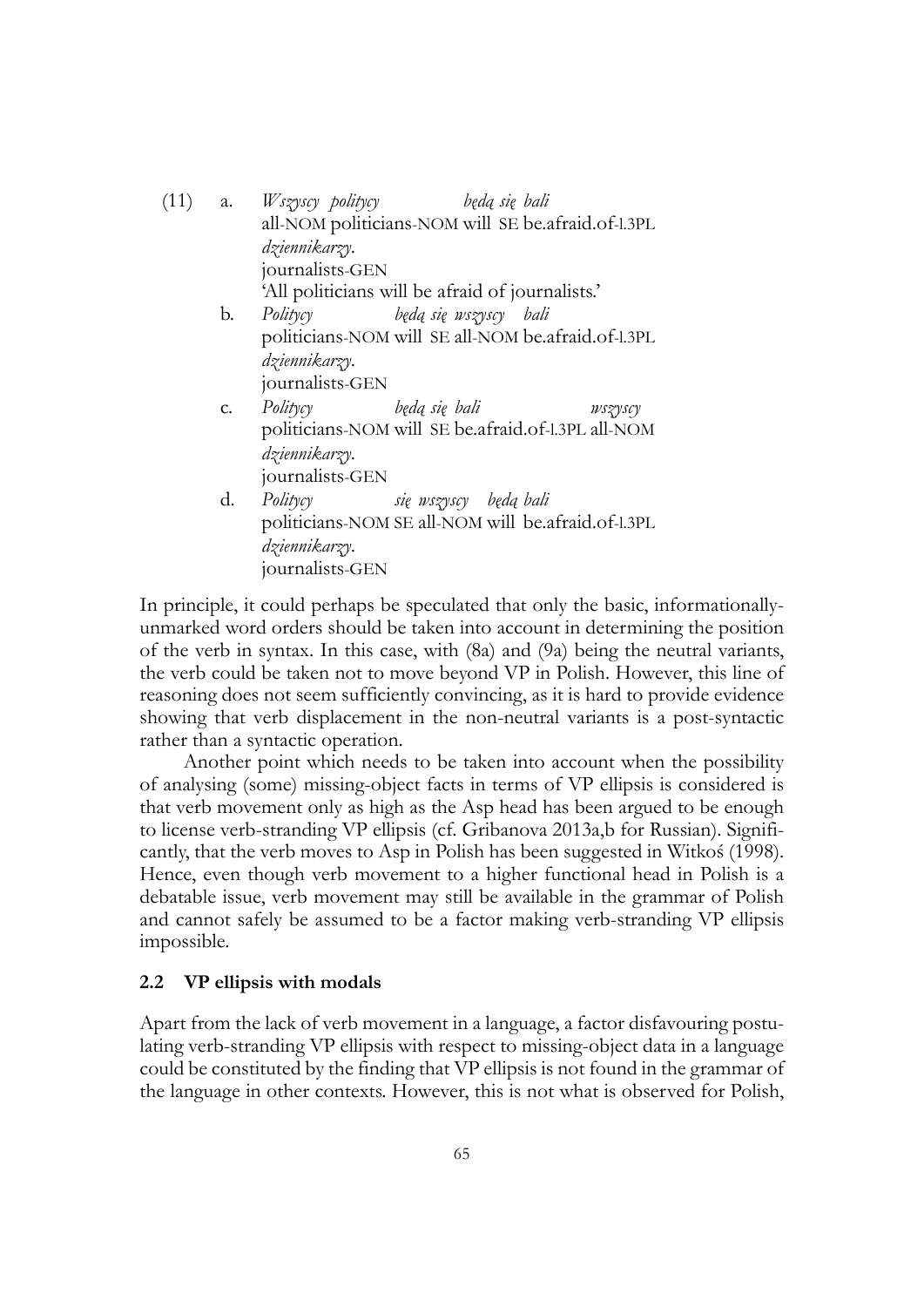which has VP ellipsis licensed by modal verbs:

|      | (12) A: Mama   powiedziała, że powinnyśmy [ <sub>VP</sub> odrobić              |
|------|--------------------------------------------------------------------------------|
|      | mom-NOM say-l.3SG.F that should-1PL do-INF                                     |
|      | lekcje.                                                                        |
|      | homework-ACC                                                                   |
|      | 'Mom said we should do the homework.'                                          |
|      | B: Ale nie powiedziała, że musimy [ <sub>VP</sub> <del>odrobić lekcje</del> ]. |
|      | but not say-l.3SG.F that must-1PL do-INF homework-ACC                          |
|      | 'But she didn't say we must.'                                                  |
| (13) | Mama nie musi [ <sub>VP</sub> zmienić pracy], ale chyba                        |
|      | mom-NOM not must-3SG change-INF job-GEN but probably                           |
|      | powinna [ <sub>VP</sub> zmienić prace].                                        |
|      | should-3SG.F change-INF job-ACC                                                |
|      | 'Mom doesn't have to change her job but she probably should.'                  |
| (14) | A: Dawniej [ <sub>VP</sub> polowano na jelenie].                               |
|      | formerly hunt-IMPERS on deer                                                   |
|      | 'Formerly, people hunted deer.'                                                |
|      |                                                                                |

B: *Teraz też można* now also may-IMPERS hunt-INF on deer [VP *polować na jelenie*]. 'One may do it now as well.'

The above examples show that the grammar of Polish does not block VP ellipsis as such, as VPs following a modal can be elided, on condition that there is an appropriate antecedent for the elliptical VP in the linguistic context. These data again suggest that VP ellipsis cannot be dismissed out of hand as a mechanism suitable to derive null-object data in Polish. Accordingly, the goal here is to investigate different constructions with missing objects in Polish to see whether it is tenable to analyse any null-object data in this language in terms of verb-stranding VP ellipsis.

# **2.3 Missing objects in Polish in comparison with verb-stranding VP ellipsis languages**

Considering missing-object data, it should be noted that Polish has object drop independent of VP ellipsis, as illustrated in (15)–(16):

- (15) [*Context*: Something falls, A and B notice this.]
	- A: *Podniesiesz* Ø/ *to?* pick.up-2SG this-ACC 'Will you pick it up?'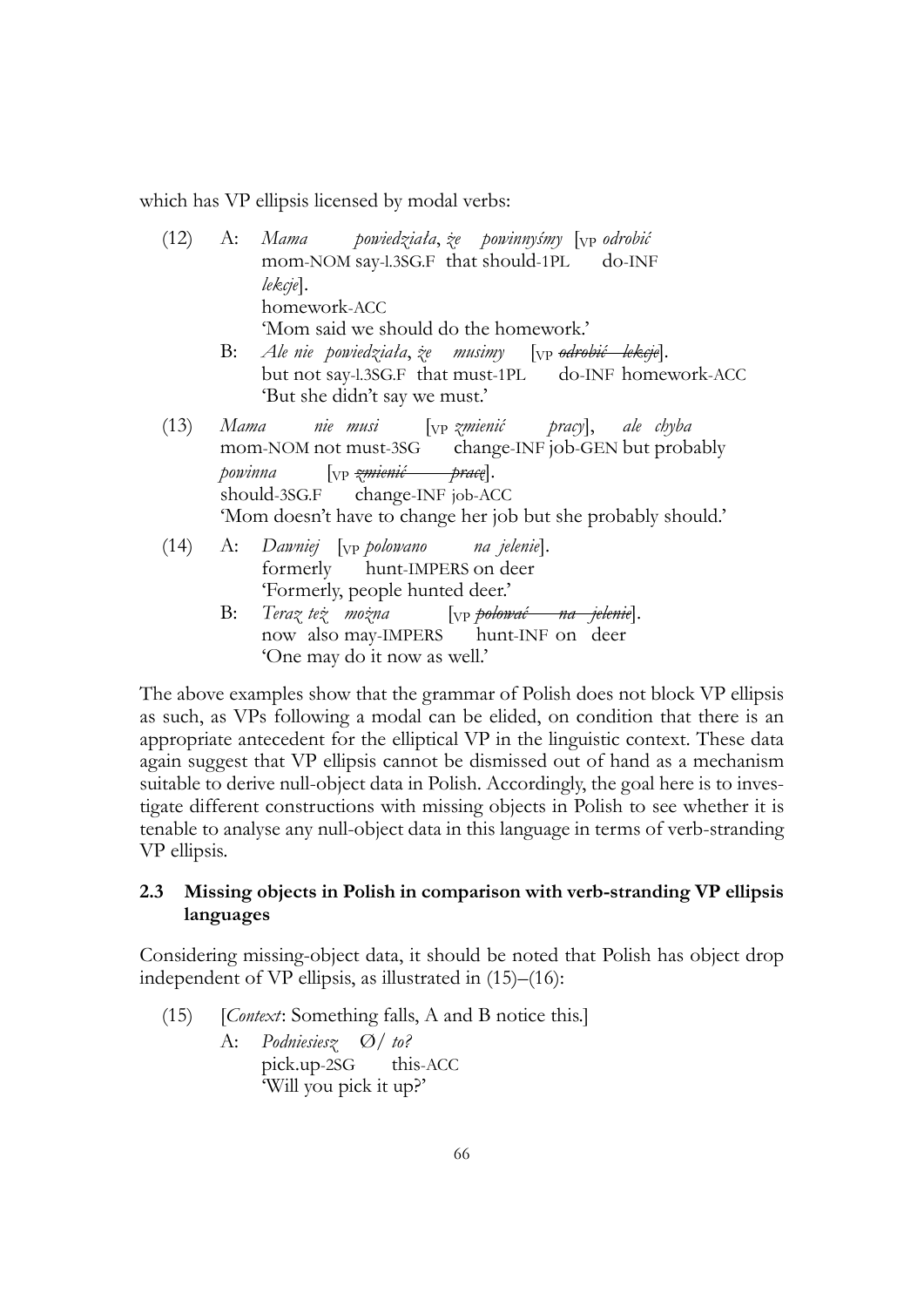|  | $(16)$ A: Co zrobimy z warzywami?                              |
|--|----------------------------------------------------------------|
|  | what do-2PL with vegatables-INSTR                              |
|  | "What will we do with the vegerables?"                         |
|  | $B:$ Upieczemy $\emptyset$ według nowego przepisu/ na patelni. |
|  | roast-2PL according to new recipe on pan                       |
|  | 'We will roast them according to the new recipe/in a pan.'     |

On the assumption that VP ellipsis requires a linguistic antecedent, (15)–(16) cannot be taken to result from VP ellipsis. Hence, if VP ellipsis can be employed to derive some missing-object data in Polish, as is argued in section 3, this shows that a single language can make available various ways of generating sentences with missing objects.

One of the conclusions which can be drawn from investigating missing objects in Polish in contexts which seem to fulfil the general requirements for VP ellipsis to apply is that, in contrast to the verb-stranding VP ellipsis languages discussed in the literature, verb-stranding VP ellipsis is rigidly constrained in Polish, if possible at all. VP ellipsis has been observed to be acceptable not only in simple sentences, but also with various configurations of embedding. Accordingly, VP ellipsis is available when the ellipsis antecedent but not the target is embedded and, conversely, when the target but not the antecedent is embedded, and when both are embedded (cf. Goldberg 2005). None of the contexts licenses verb-stranding VP ellipsis/missing objects in Polish in its own right, as shown in (17)–(20), respectively:

- no embedding
	- $(17)$  A: PRT butler-NOM poison-l.3SG.M heiress-ACC fortune-GEN *lokaj otruł dziedziczkę fortuny*. 'It is the butler who poisoned the heiress to the fortune.' B: *Nieprawda*. *To jej* wrong PRT her-GEN younger brother-NOM her-ACC *młodszy brat* \*(*ją*) *otruł*. poison-l.3SG.M 'Not true. It is her younger brother who did.'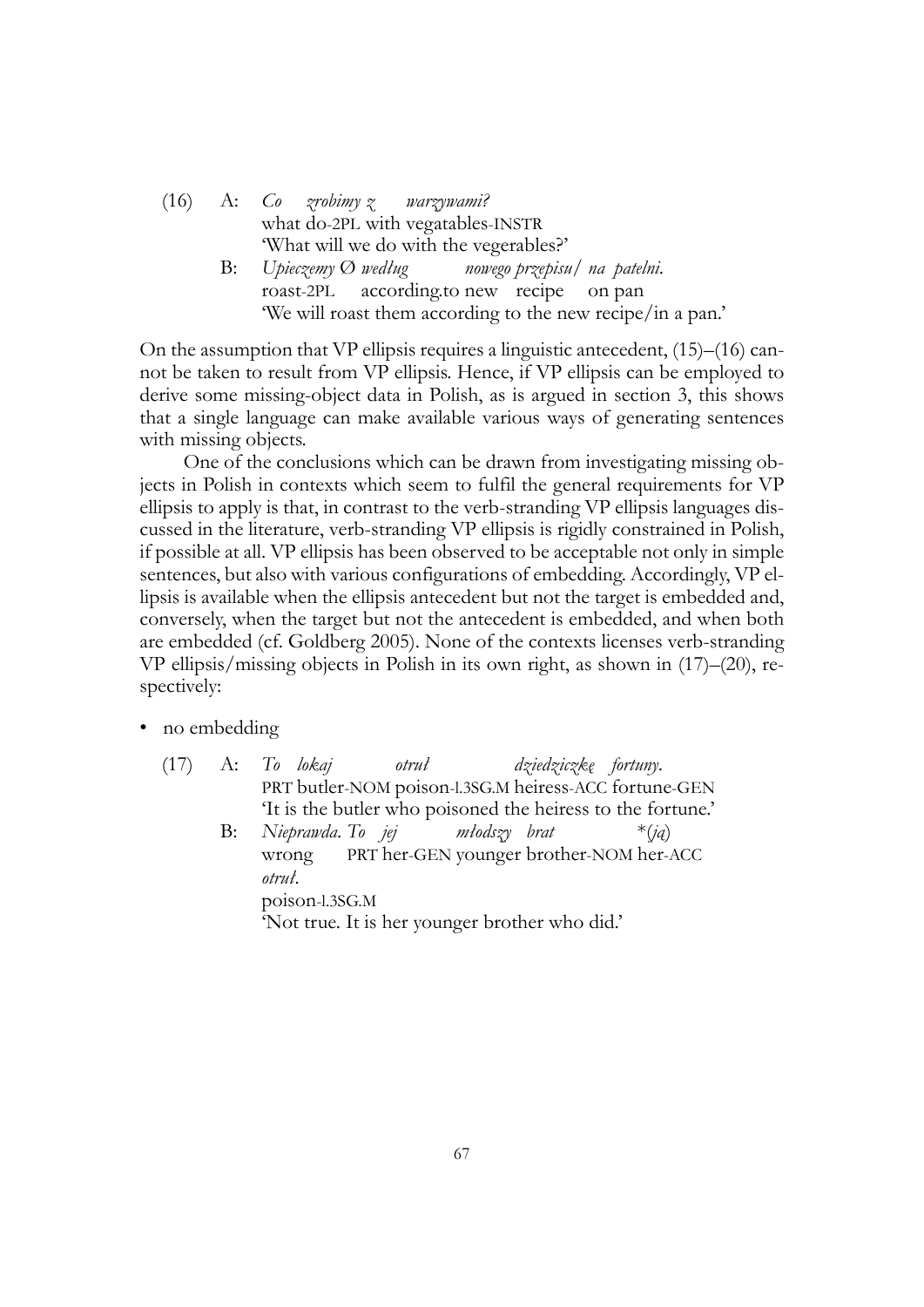- antecedent but not target embedded
	- (18) A: *Columbo* Columbo-NOM say-3SG that PRT butler-NOM poison-l.3SG.M *mówi*, *że to lokaj otruł dziedziczkę fortuny*. heiress-ACC fortune-GEN 'Columbo says that it is the butler who poisoned the heiress to the fortune.' B: *Nieprawda*. *To jej* wrong PRT her-GEN younger brother-NOM her-ACC *młodszy brat* \*(*ją*)
		- *otruł*. poison-l.3SG.M
- target but not antecedent embedded
	- (19) A: *Lokaj* butler-NOM start.to.hate-l.3SG.M heiress-ACC fortune-GEN *znienawidził dziedziczkę fortuny*. 'The butler started to hate the heiress to the fortune.'
		- B: *Nieprawda*. *Myślę*, wrong think-1SG that PRT her-GEN younger brother-NOM *że to jej młodszy brat* \*(*ją*) her-ACC start.to.hate-l.3SG.M *znienawidził*. 'Not true. I think that it is her younger brother who did.'
- both target and antecedent embedded
	- (20) A: *Columbo* Columbo-NOM think-3SG that PRT butler-NOM poison-l.3SG.M *myśli*, *że to lokaj otruł dziedziczkę fortuny*. heiress-ACC fortune-GEN 'Columbo thinks that it is the butler who poisoned the heiress to the fortune.' B: *Nieprawda*. *Na pewno uważa*, *że to jej* wrong on sure think-3SG that PRT her-GEN younger *młodszy brat* brother-NOM her-ACC poison-l.3SG.M \*(*ją*) *otruł*. 'Not true. He definitely thinks that it is her younger brother who did.'

Additionally, contexts in which VP ellipsis is forced in some languages could be considered as potentially able to license verb-stranding VP ellipsis in Polish as well. Such contexts are provided by configurations which favour ellipsis but in which other types of ellipsis in the verbal/clausal domain are blocked. Consider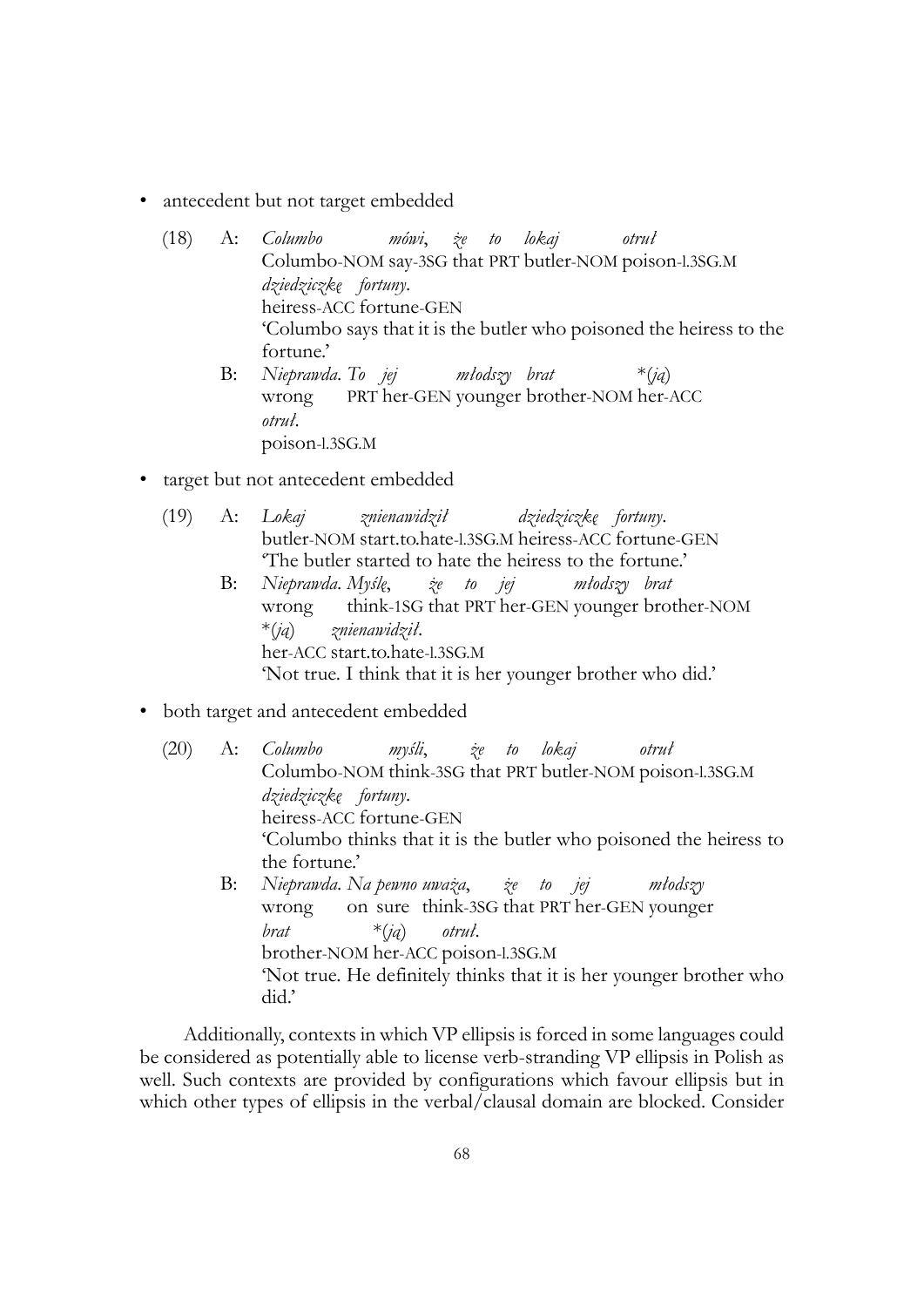stripping, that is cases in which the entire clause is deleted except for one argument (and a negation marker or an intensifier):

- (21) a. *Zapiszę* enrol-1SG SE on course skydiving *się na kurs spadochronowy i* and my brother-NOM also *mój brat też*. 'I will enrol in a skydiving course and my brother too.'
	- b. *Zapisałam* enrol-l.1SG.F SE on course skydiving *się na kurs spadochronowy*, *a* and my brother-NOM not *mój brat nie*. 'I have enrolled in a skydiving course but my brother hasn't.'

Stripping has been observed to be ungrammatical in islands (cf., e.g., Cyrino & Matos 2002 for Portuguese) and this holds of Polish as well, as shown in (22):

| (22) | a. | *Zapisałam się na kurs spadochronowy, bo<br>mój                |
|------|----|----------------------------------------------------------------|
|      |    | enrol-l.1SG.F SE on course skydiving because my                |
|      |    | brat<br>$te\dot{z}$ .                                          |
|      |    | brother-NOM also                                               |
|      |    | Thave enrolled in a skydiving course because my brother has.'  |
|      |    | b. *Zapiszę się na kurs spadochronowy, bo mój brat             |
|      |    | enrol-1SG SE on course skydiving because my brother-NOM        |
|      |    | nie.                                                           |
|      |    | not                                                            |
|      |    | 'I will enrol in a skydiving course because my brother won't.' |

On the other hand, VP ellipsis is insensitive to islands and as such can potentially be a strategy used in environments blocking stripping. This hypothesis has been argued for in relation to data from Brazilian Portuguese, exemplified in (23) (cf. Cyrino & Matos 2002, 4):

 $(23)$ the Ana not brings the computer to the classes, because the friends *Ana não leva o computador para as aulas*, *porque os amigos também não levam*. too not bring 'Ana does not bring her computer to the classes because her friends do not either.'

The example in (23) has been argued to involve verb-stranding VP ellipsis in Cyrino & Matos (2002). Similar facts are not found in Polish. Even though stripping is ungrammatical in islands in Polish just as is the case in Brazilian Portuguese, verb-stranding VP ellipsis cannot be used to save structures for which stripping is blocked: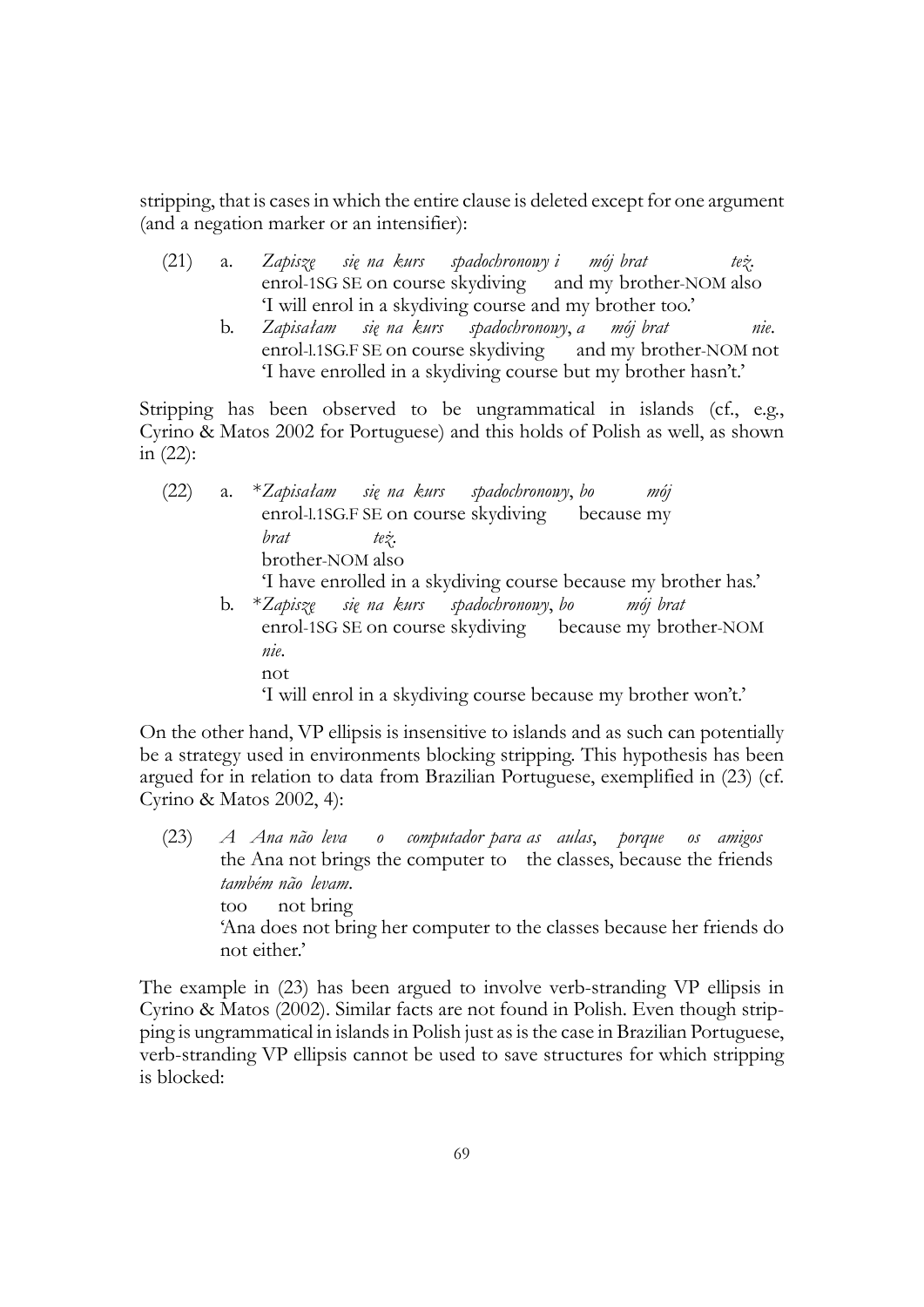(24) \**Anna* Anna-NOM skip-l.3SG.F last lecture because her friends also *opuściła ostatni wykład*, *bo jej znajomi też opuścili*. skip-l.3PL.M *Intended:* 'Anna skipped the last lecture because her friends also did it.'

The Polish examples in (17)–(20) and (24) do not pattern with verb-stranding VP ellipsis data in other languages (e.g. Hebrew and Brazilian Portuguese as discussed in Goldberg 2005 and Cyrino & Matos 2002, respectively). Furthermore, these examples show that the acceptability of missing-object structures is constrained in Polish.<sup>4</sup> This observation suggests that analysing missing objects in run-of-the-mill declarative sentences as resulting from verb-stranding VP ellipsis is untenable for Polish, as it would require introducing a language-specific mechanism blocking VP ellipsis in sentences such as (17)–(20) and (24). However, there is a type of contexts in which verb-stranding VP ellipsis seems to be employed in Polish, namely cases of licensing of VP ellipsis by focused polarity.

#### **3 Missing objects in Polish: polarity focus-related contexts**

Missing-object structures are widely acceptable in Polish in contexts in which polarity is focused (for discussions of verb-stranding VP ellipsis in polarityrelated contexts in Capeverdean cf. Costa, Martins & Pratas 2012; in Hungarian cf. Lipták 2012, 2013; in European Portuguese, Brazilian Portuguese, Spanish, Catalan, and Galician cf. Martins 2006, 2007, 2013).<sup>5</sup> Such contexts are constituted by replies to polar (*Yes/No*) questions, which in Polish are formed either by the bare verb or by the negative or the positive particle, optionally followed by the verb (yet, cf. section 4 for an additional comment), by verbal reactions to commands, by contexts in which an assertion is confirmed or reversed, and by sentences involving polar contrast:

<sup>4</sup> Determining the precise mechanisms licensing genuine object drop in Polish and accounting for the difference between sentences such as (17)-(20) and (24), which are ungrammatical, and the grammatical (15)-(16) requires much further research and cannot be undertaken in the context of this paper. Some aspects of definite-object omission in Polish are discussed in Kowaluk (1999) and McShane (2000).

<sup>5</sup> The facts presented in this section and the analysis proposed are also discussed in Ruda (in press a).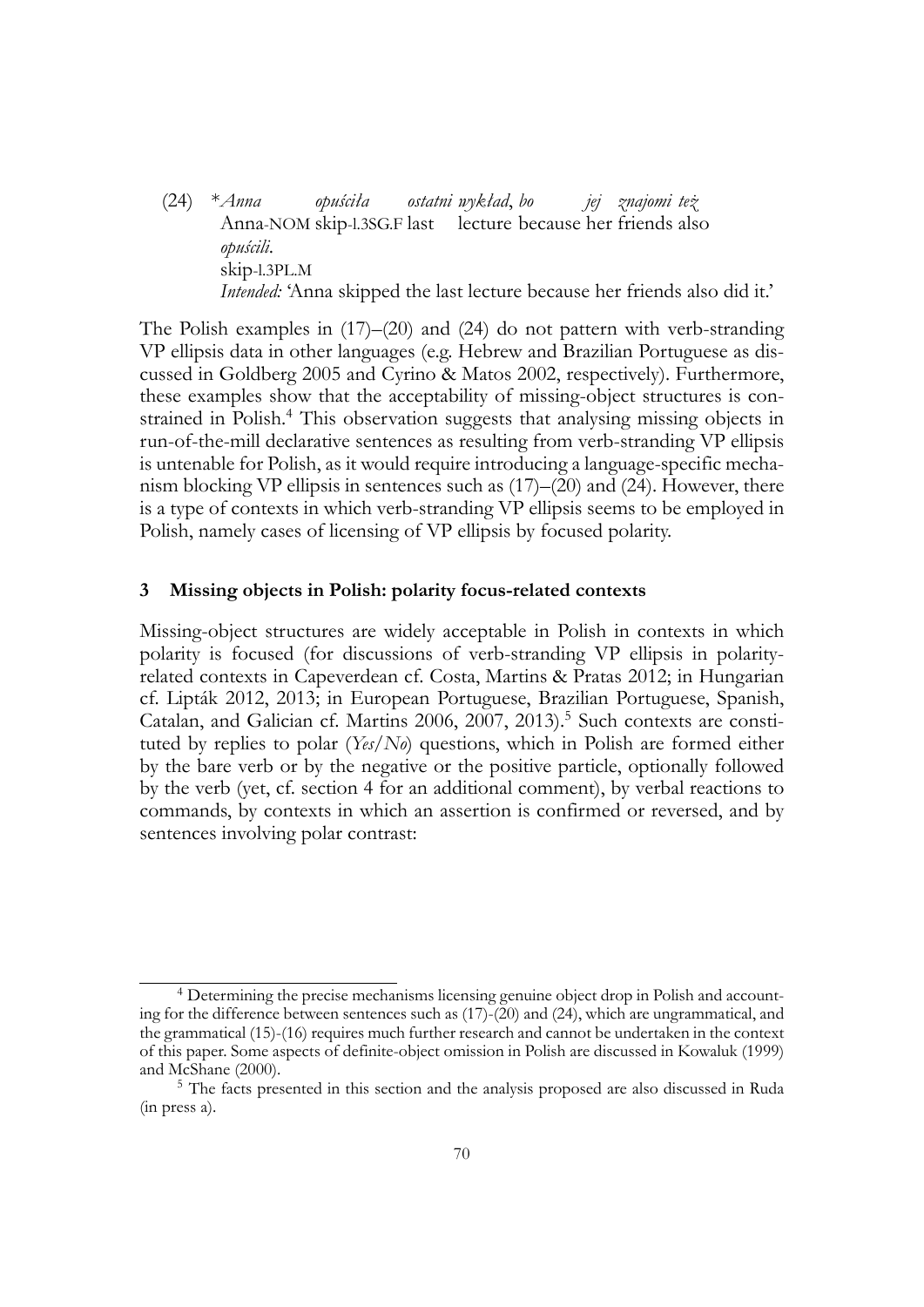• replies to polar questions

| (25) | A: Przeczytałaś umowę?                    |
|------|-------------------------------------------|
|      | read-l.2SG.F agreement-ACC                |
|      | 'Did you read the agreement?'             |
|      | – Przeczytałam Ø. / Tak (, przeczytałam Q |

- read-l.1SG.F yes read-l.1SG.F Ø). 'Yes, I did.'
- verbal reactions to commands
	- (26) A: *Odbierz* pick.up-IMP.2SG phone *telefon*. 'Pick up the phone.'
		- B: *Już odbieram* now pick.up-1SG Ø./ *Nie odbiorę* not pick.up-1SG  $\varnothing$ . 'I'm just picking it up.'/'I won't pick it up.'

# • confirming assertions

- (27) A: *Moja wnuczka* my granddaughter-NOM probably pass-3SG exam-ACC *chyba zda egzamin*. 'My granddaughter will probably pass the exam.'
	- B: *Na pewno zda* on sure pass-3SG Ø./ *Oczywiście*, *że* of.course that pass-3SG *zda* Ø. 'She will for sure.'/'Of course she will.'
- (28) A: *Moja wnuczka* my granddaughter-NOM probably not pass-3SG exam-GEN *chyba nie zda egzaminu*. 'My granddaughter probably won't pass the exam.'
	- B: *Na pewno nie zda* on sure not pass-3SG Ø./ *Oczywiście*, *że nie zda* of.course that not pass-3SG Ø. 'She won't for sure.'/'Of course she won't.'
- reversing assertions
	- (29) A: *Moja wnuczka* my granddaughter-NOM probably pass-3SG exam-ACC *chyba zda egzamin*. 'My granddaughter will probably pass the exam.'
		- B: *Na pewno nie zda* on sure not pass-3SG Ø./ *Oczywiście*, *że nie zda* of.course that not pass-3SG Ø. 'She won't for sure.'/'Of course she won't.'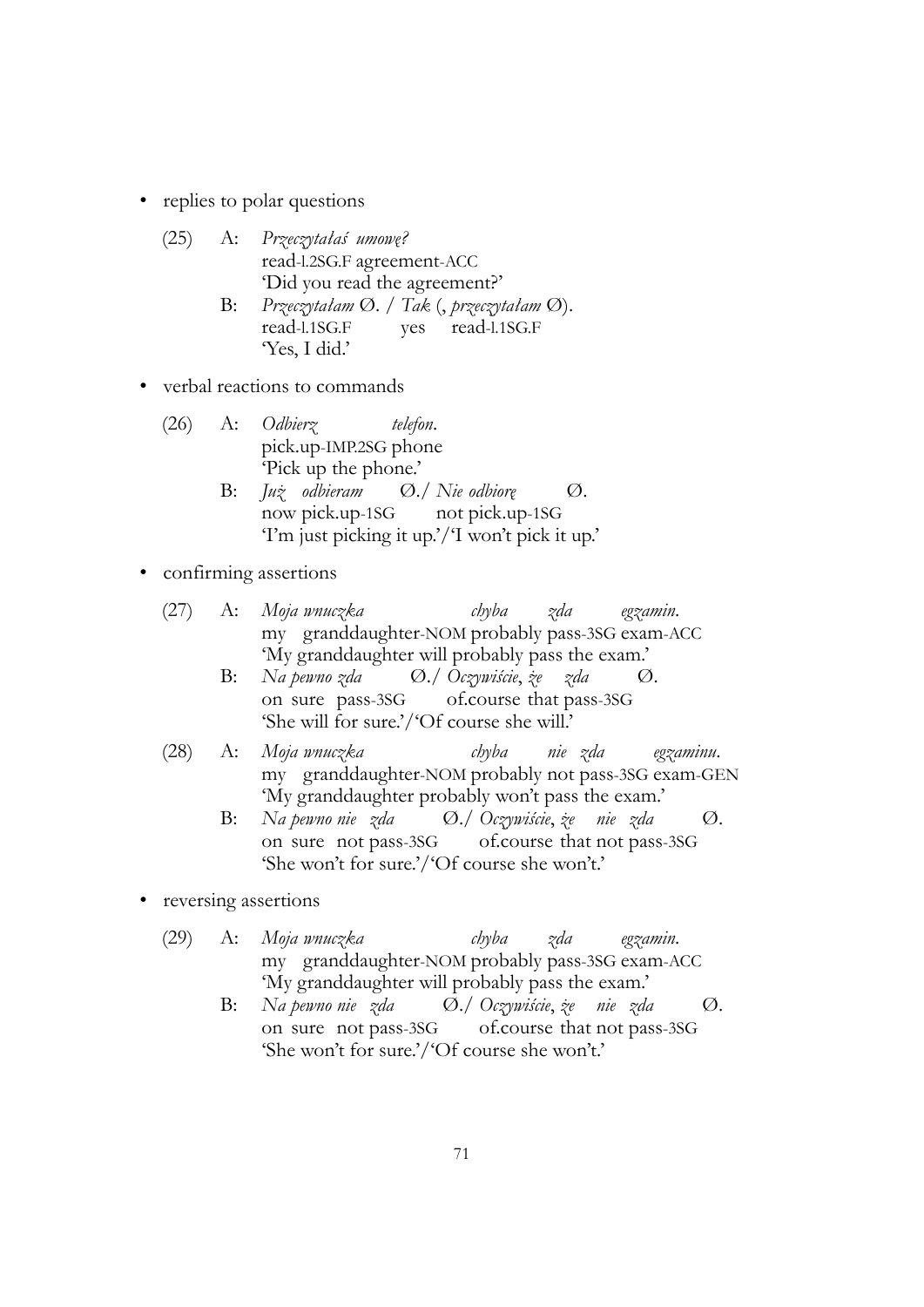- (30) A: *Moja wnuczka* my granddaughter-NOM probably not pass-3SG exam-GEN *chyba nie zda egzaminu*. 'My granddaughter probably won't pass the exam.'
	- B: *Na pewno zda* on sure pass-3SG Ø./ *Oczywiście*, *że* of.course that pass-3SG *zda*  $\varnothing$ . 'She will for sure.'/'Of course she will.'
- polar contrast
	- (31) a. *Sąsiedzi* neighbours-NOM gossip-3PL that my granddaughter-NOM not *ploktują*, *że moja wnuczka nie obroniła* defend-l.3SG.F thesis master's *pracy magisterskiej*, *ale obroniła* but defend-l.3SG.F Ø. 'The/my neighbours gossip about my granddaughter not having defended her master's thesis but she did.'
		- b. *Przechwalali* boast-l.3PL.M SE that climb-3PL Everest but not climb-l.3PL.M *się*, *że zdobędą Everest*, *ale nie zdobyli*  $\varnothing$ . 'They boasted that they would climb Everest but they didn't.'

In addition to negating the full content of the preceding proposition, the polarcontrast structure can also be used to strip the proposition of a modal component, as shown in (32):

|    | (32) a. Mogłam spisać testament, ale nie spisałam.       |
|----|----------------------------------------------------------|
|    | could-1SG.F draw.up-INF will-ACC but not draw.up-l.1SG.F |
|    | 'I could draw up my will but I didn't.'                  |
| b. | Mogłam spisać – testament i spisałam.                    |
|    | could-1SG.F draw.up-INF will-ACC and draw.up-1.1SG.F     |
|    | 'I could draw up my will and I did.'                     |

Whereas the first conjuncts in the structure exemplified in (32) involve modality, the second conjuncts do not comment on the proposition including modality but rather serve to assert that the event/state in the denotation of the VP over which modality scopes has taken/is taking/will take place or that it has/is/will not.

All the sentences in (25)–(32) involve missing-object structures. This raises the question why missing objects should be freely available in these environments but not in others compatible with VP ellipsis (cf. section 2.3). As the factor linking all the contexts presented above is the focusing of polarity, it seems natural to hypothesise that the derivation of the structures involves the movement of the verb outside of VP to a functional head introducing the polarity feature into the derivation, followed by VP ellipsis. This approach receives support from empirical facts accompanying the contexts discussed.

In languages which tolerate (genuine) object drop only with some object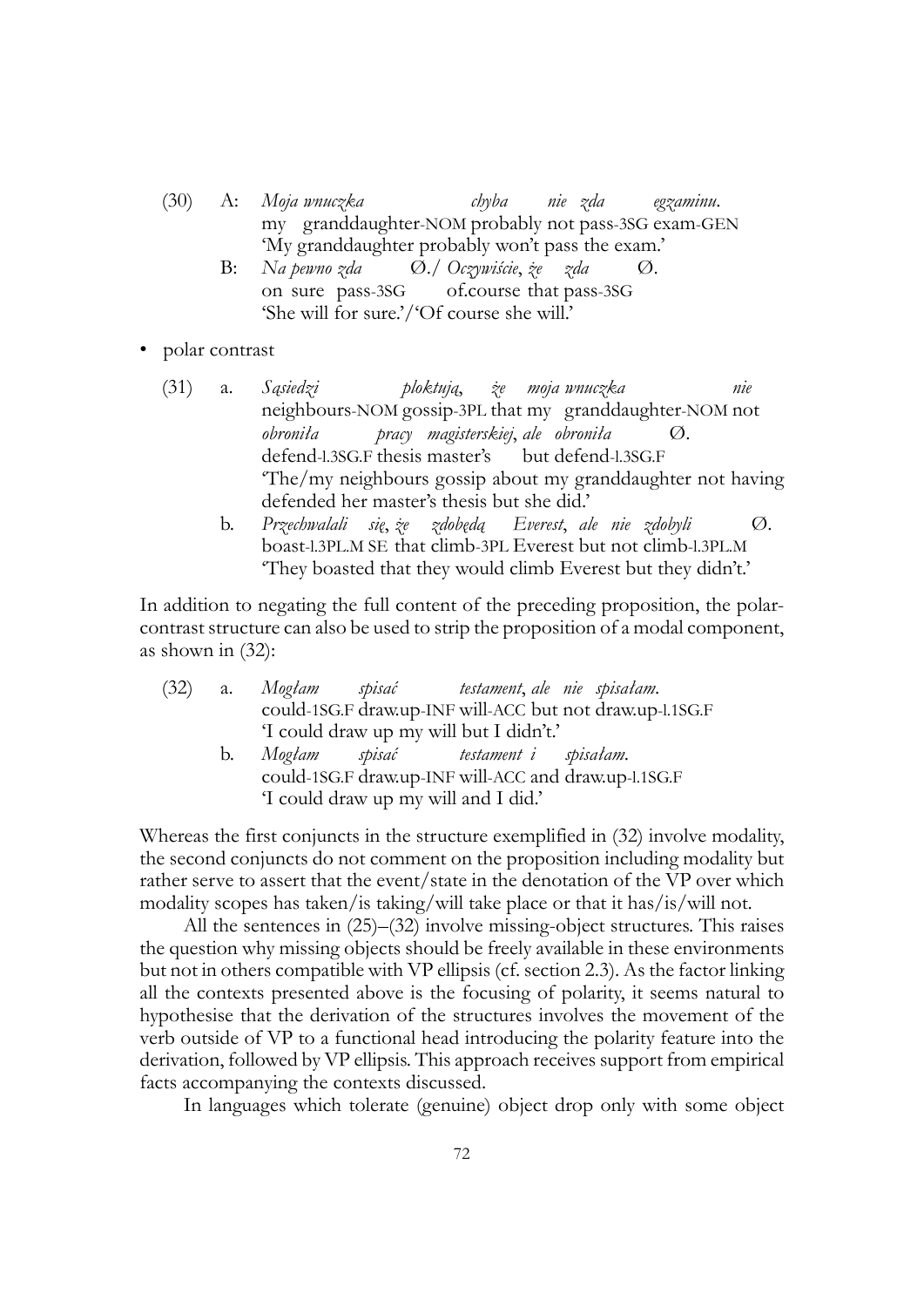types, the features of the object can be used as a diagnostic for verb-stranding VP ellipsis. This is the case, for example, in Hebrew, where only inanimate objects can be dropped (cf. Doron 1990; Goldberg 2005), in Hungarian, where definite objects can be dropped only in the singular (cf. Lipták 2012, 2013), or in Irish, where object drop is unavailable outside the contexts licensing VP ellipsis (cf. McCloskey 1991). Object drop in Polish presents a complex picture and determining which features of the object or the sentence block object drop in contexts which do not license VP ellipsis will be left here for future research. Other diagnostics will be employed to test whether the relevant structures are plausibly analysed as involving VP ellipsis.

The first piece of data suggesting that sentences involving the focusing of polarity are instances of verb-stranding VP ellipsis is provided by the interpretation of VP-internal material. In particular, VP adjuncts present in the ellipsis antecedent are interpreted also in the elliptical VP (this diagnostic requires caution, as some non-elliptical contexts may show a similar effect (cf. a comment attributed to István Kenesei in Lipták 2013)). In (33), the adverb is necessarily understood as part of the meaning of the elliptical VP in B's response:

|            | (33) A: Spisałaś testament notarialnie?                     |
|------------|-------------------------------------------------------------|
|            | draw.up-1.2SG.F will-ACC notarial-ADV                       |
|            | 'Did you draw up your will before a notary?'                |
| <b>B</b> : | Spisałam <del>testament notarialnie</del> .                 |
|            | draw.up-l.1SG.F will-ACC notarial-ADV<br>$\mathrm{4}$ did.' |
|            |                                                             |

Importantly, as shown in (34), when the structure is not elliptical and the object is pronounced in the answer, the answer is infelicitous as a confirmation of the proposition expressed in the question (a possible interpretation of such a structure in the given context is one in which the adverb is excluded from interpretation and the speaker signalises that its meaning is negated):

|  |              | (34) A: Spisałaś testament notarialnie?                   |
|--|--------------|-----------------------------------------------------------|
|  |              | draw.up-1.2SG.F will-ACC notarial-ADV                     |
|  |              | 'Did you draw up your will before a notary?'              |
|  | B: #Spisałam | go.                                                       |
|  |              | draw.up-1.1SG.F him-ACC                                   |
|  |              | 'I draw up my will (but I didn't do it before a notary).' |

What is more, only the deletion of the entire VP is possible (judgments in  $(36)$ ) are given for the interpretation of the answer as confirming the proposition in the question in (35)):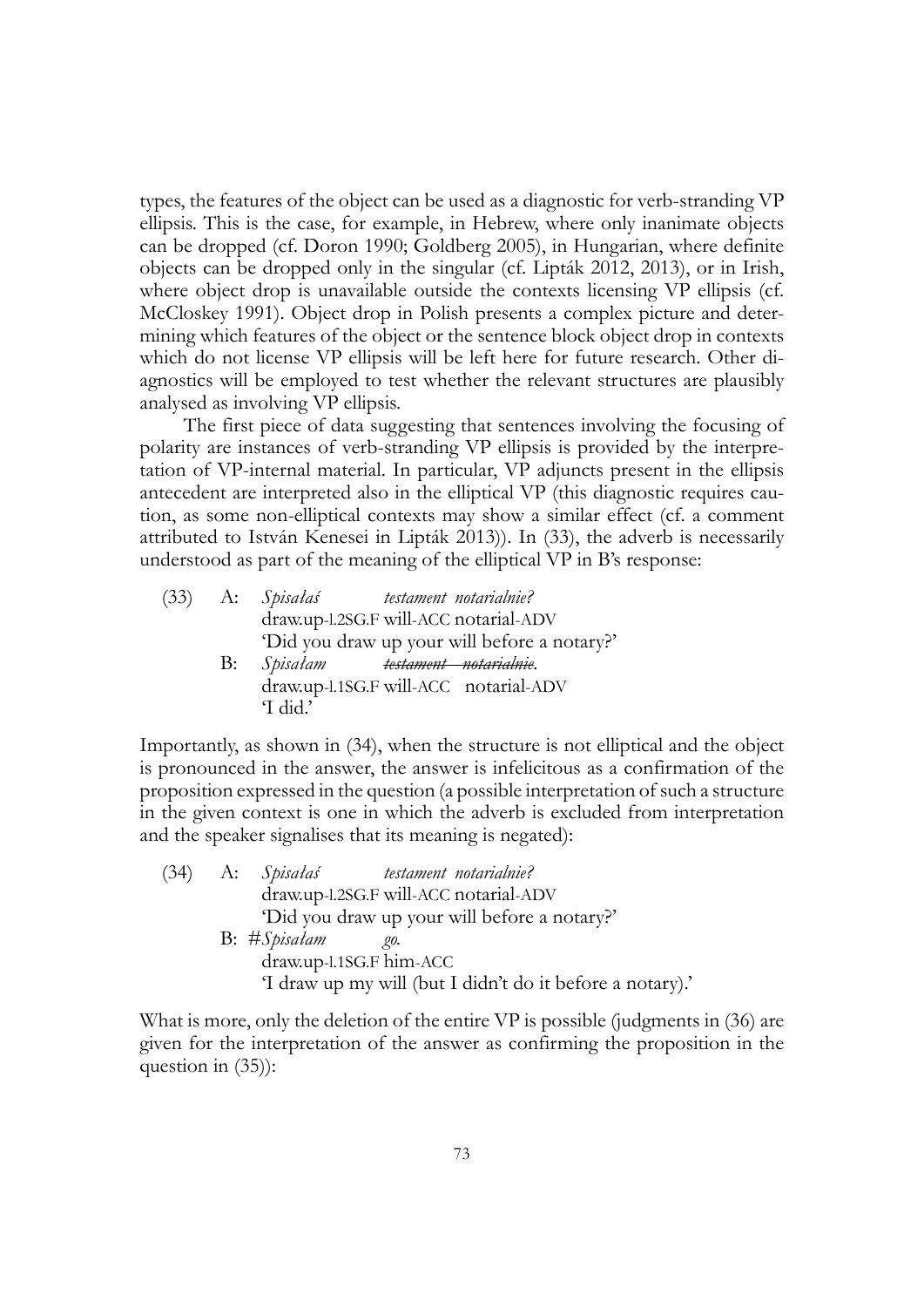- (35) *Dzieci* children-NOM eat-l.3PL fruit-ACC after noon *zjadły owoce po południu?* 'Did the children eat fruit in the afternoon?'
- (36) a. *Zjadły*. eat-l.3PL 'They did.' b. #*Zjadły owoce*. eat-l.3PL fruit-ACC 'They ate fruit.' c. #*Zjadły po* eat-l.3PL after noon *południu*. 'They ate in the afternoon.'

The effect observed in (36) shows that the polarity-related elliptical structures do not result from the ellipsis of the separate subconstituents of VP. Rather, the entire VP has to be elided.

Similar facts are observed with more complex structures, such as doubleobject and resultative constructions (judgments given for the interpretation of the answers as confirming the proposition in the questions):

| (37) | <i>Oddałeś</i><br>swojemu bratu<br>jego plecak?                                                         |
|------|---------------------------------------------------------------------------------------------------------|
|      | give.back-1.2SG.M self's brother-DAT his backpack-ACC<br>'Did you give back your brother his backpack?' |
| (38) | Oddałem.<br>a.<br>give.back-l.1SG.M<br>'I did.'                                                         |
|      | b. #Oddałem swojemu bratu.<br>give.back-l.1SG.M self's brother-DAT<br>I gave (it) back to my brother.'  |
|      | c. #Oddałem jego plecak.<br>give.back-1.1SG.M his backpack-ACC<br>'I gave back his backpack.'           |
| (39) | Pomalowałaś dom     na zielono?<br>paint-l.2SG.F house-ACC on green<br>'Did you paint the house green?' |
| (40) | Pomalowałam.<br>a.<br>paint-l.1SG.F<br>'I did.'                                                         |
|      | b. #Pomalowałam dom.<br>paint-l.1SG.F house-ACC                                                         |

'I painted the house.'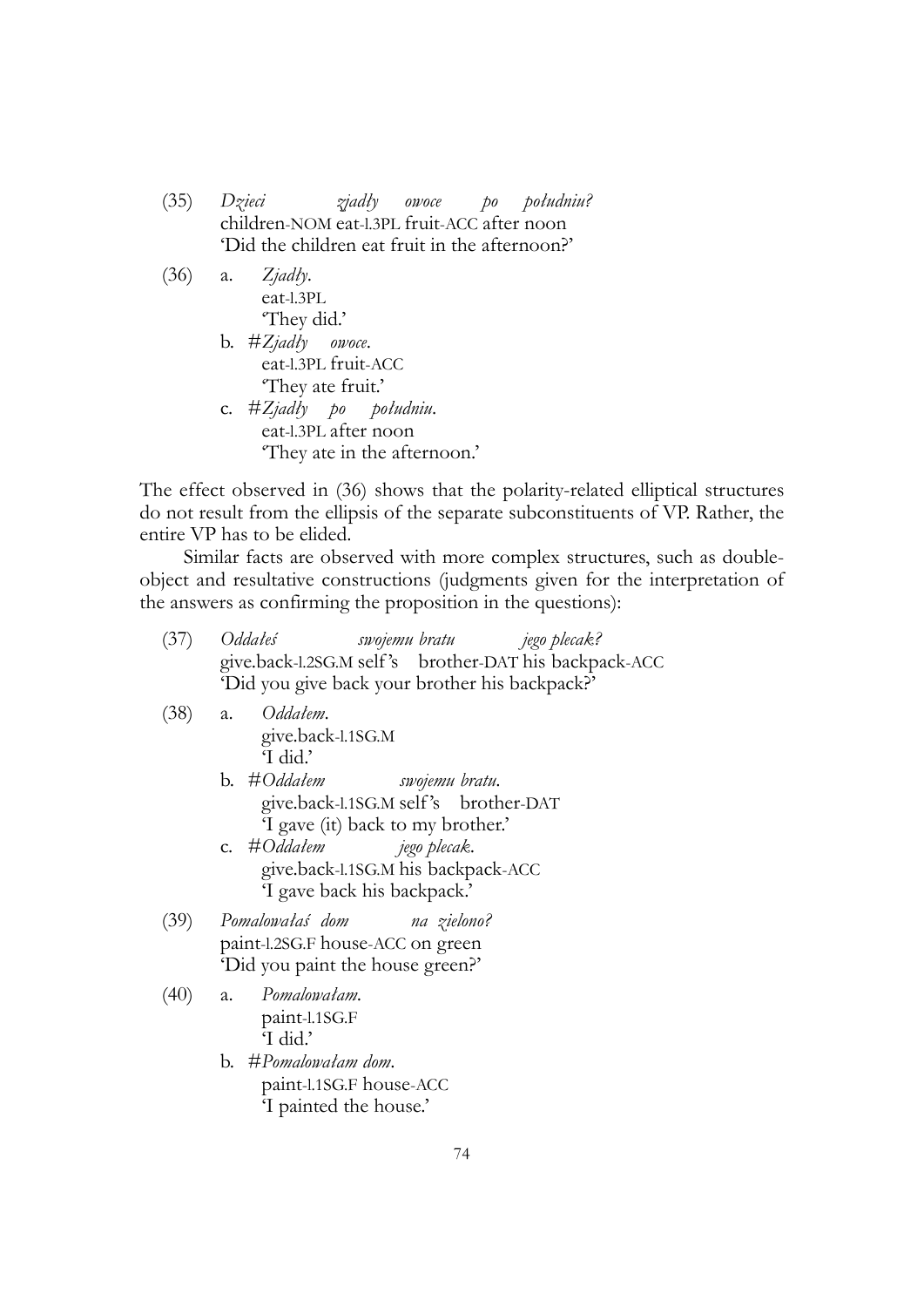c. #*Pomalowałam na zielono*. paint-l.1SG.F on green 'I painted (it) green.'

Moreover, as shown in (41), the construction is possible under embedding:

|  | $(41)$ A: Prezydent podpisała tę ustawę? |                                                 |  |                           |
|--|------------------------------------------|-------------------------------------------------|--|---------------------------|
|  |                                          | president-NOM sign-l.3SG.F this act-ACC         |  |                           |
|  |                                          | 'Did the president sign this act?'              |  |                           |
|  | B: <i>Jej rzecznik</i>                   |                                                 |  | powiedział, że podpisała. |
|  |                                          | her spokesman-NOM say-1.3SG.M that sign-1.3SG.F |  |                           |

'Her spokesman said that she did.'

All the contexts in (33)–(41) are in line with the hypothesis that the elliptical structures in the polarity-related contexts are derived by the application of VP ellipsis. In accordance with this conclusion, the following section expands on the account suggested here.

# **3.1 The analysis**

The analysis presented here will use examples with polar questions, assuming that the remaining polarity-related contexts are derived in a parallel manner:<sup>6</sup>

(i) [Emphatic affirmation]

|      |            | A: Nauczyciel nie odczyta twojego pisma.<br>teacher-NOM not decipher-3SG your handwriting-GEN |
|------|------------|-----------------------------------------------------------------------------------------------|
|      |            | 'The teacher won't decipher your handwriting.'                                                |
|      | <b>B</b> : | Odczyta – Ø, odczyta<br>$\omega$ .                                                            |
|      |            | decipher-3SG decipher-3SG                                                                     |
|      |            | 'He definitely will.'                                                                         |
| (ii) |            | $[V(P)$ topicalisation                                                                        |
|      |            | A: Wysłałaś to pismo?                                                                         |
|      |            | send-l.2SG.F this document-ACC                                                                |

'Did you send the document?' B: *Wysłać* send-INF Ø, *wysłałam* send-l.1SG.F but if arrive-3SG on time PRT not have-1SG Ø, *ale czy dojdzie na czas*, *to nie mam pojęcia*. idea

'As for sending it, I did send it, but I don't have a clue if it arrives on time.'

I assume that both contexts involve VP ellipsis licensed by Σ and that the verb-doubling effect results from the pronunciation of two copies of the verb (cf. Ruda in press b), made possible due to the fusion of V and C in (i) (cf. Martins 2006, 2007, 2013 and Nunes 2004 for related proposals), and the derivation involving two independent movement chains (i.e. the movement of

<sup>6</sup> Additional data of interest here include verb-doubling contexts: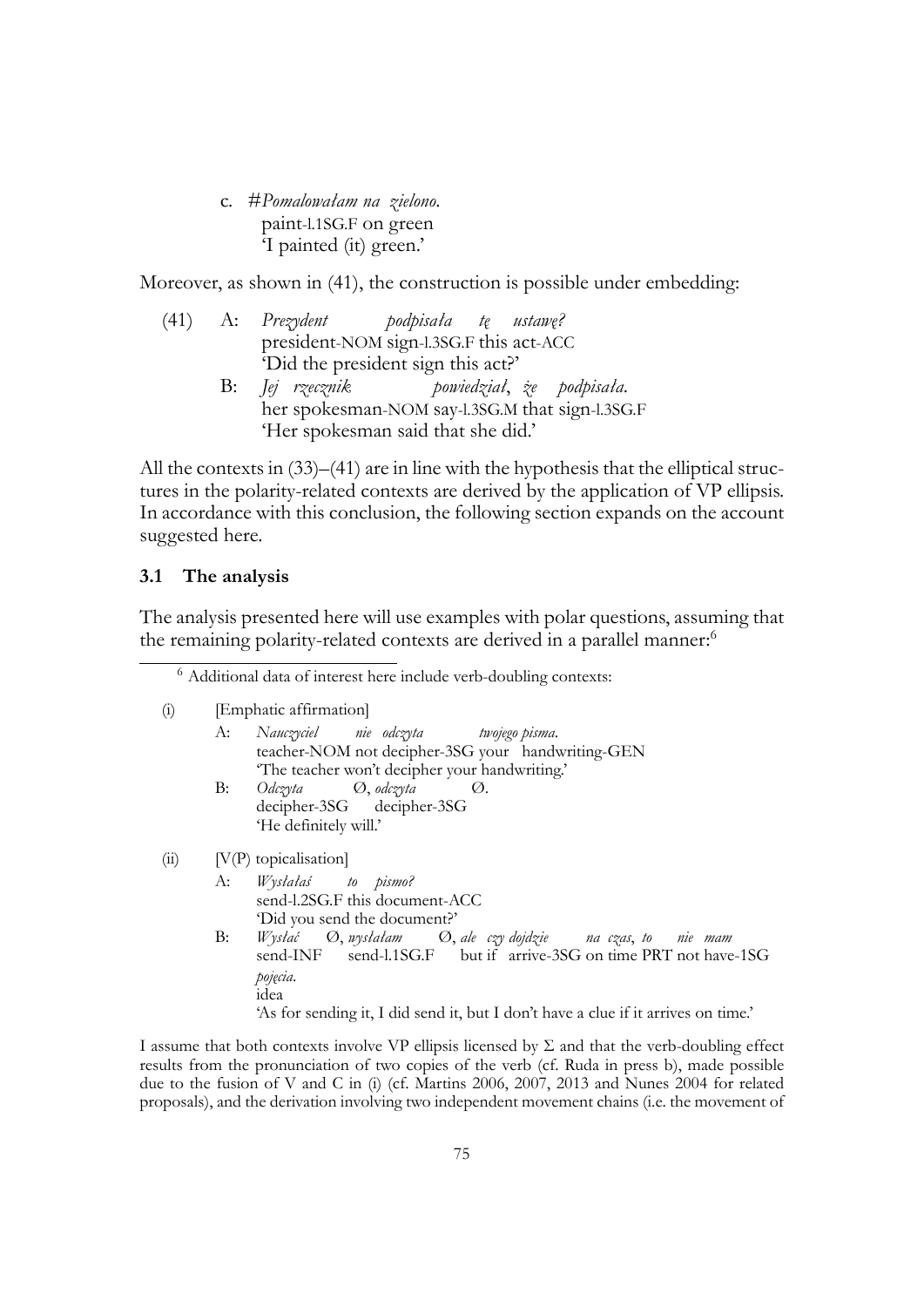|    | (42) A: Spisałaś testament notarialnie?      |
|----|----------------------------------------------|
|    | draw.up-1.2SG.F will-ACC notarial-ADV        |
|    | 'Did you draw up your will before a notary?' |
| B: | Spisałam <del>testament notarialnie</del> .  |
|    | draw.up-1.1SG.F will-ACC notarial-ADV        |
|    | T did.'                                      |

In such contexts, the polarity feature is focused and the proposition expressed in the question is the topic (cf. Lipták 2013 for Hungarian). In general, I assume that the structure of the clause can include the polarity feature, valued as [Aff(irmative)] or [Neg(ative)] and introduced in the  $\Sigma$  head (cf. Laka 1990). The value [Aff] is the unmarked value of  $\Sigma$  and  $\Sigma$  valued as [Aff] is present in the derivation only when polarity is focused (cf. Lipták 2012). In Polish, Σ can be taken to dominate VP (*v*P/AspP) and be dominated by TP (cf. the discussion of negation in Polish in Błaszczak, Jabłońska, Klimek-Jankowska & Migdalski forthcoming and Błaszczak 2001a,b quoted therein). In the contexts under discussion, the verb moves to  $\Sigma$ .<sup>7</sup> An example of the derivation of the polarity-related missingobject structure is provided in (43) (cf. (42)):

(i) A: *Myślę*, think-1SG that butler-NOM not poison-l.3SG.M heiress-ACC fortune-GEN *że lokaj nie otruł dziedziczki fortuny*. 'I think that the butler did not poison the heiress to the fortune.' B: \**Młodszy brat też nie otruł*.

V to Σ and V topicalisation) in (ii) (cf. Bondaruk 2009, 2012 for an alternative view; for different analyses of similar constructions in other languages, cf. Abels 2001; Aboh & Dyakonova 2009; Cheng & Vicente 2013; Landau 2006; Trinh 2009; Vicente 2007).

The sole presence of  $\Sigma$  in the clause is not sufficient to license VP ellipsis, as indicated by the negation data in (i):

younger brother-NOM also not poison-l.3SG.M *Intended:* 'The younger brother didn't do it either.'

Even though  $\Sigma$  is present in (i), ellipsis is not licensed. This can follow either on the assumption that the verb moves to  $\Sigma$  only when  $\Sigma$  is focused or that  $\Sigma$  licenses the ellipsis of VP only when focused. The motivation of verb movement is a topic for a separate study requiring the investigation of verb movement in a wider variety of contexts. The movement of the verb in the present context can tentatively be assumed to be triggered by a verbal feature on  $\Sigma$  (for some relevant discussion of verb movement, cf., e.g., Roberts 2010).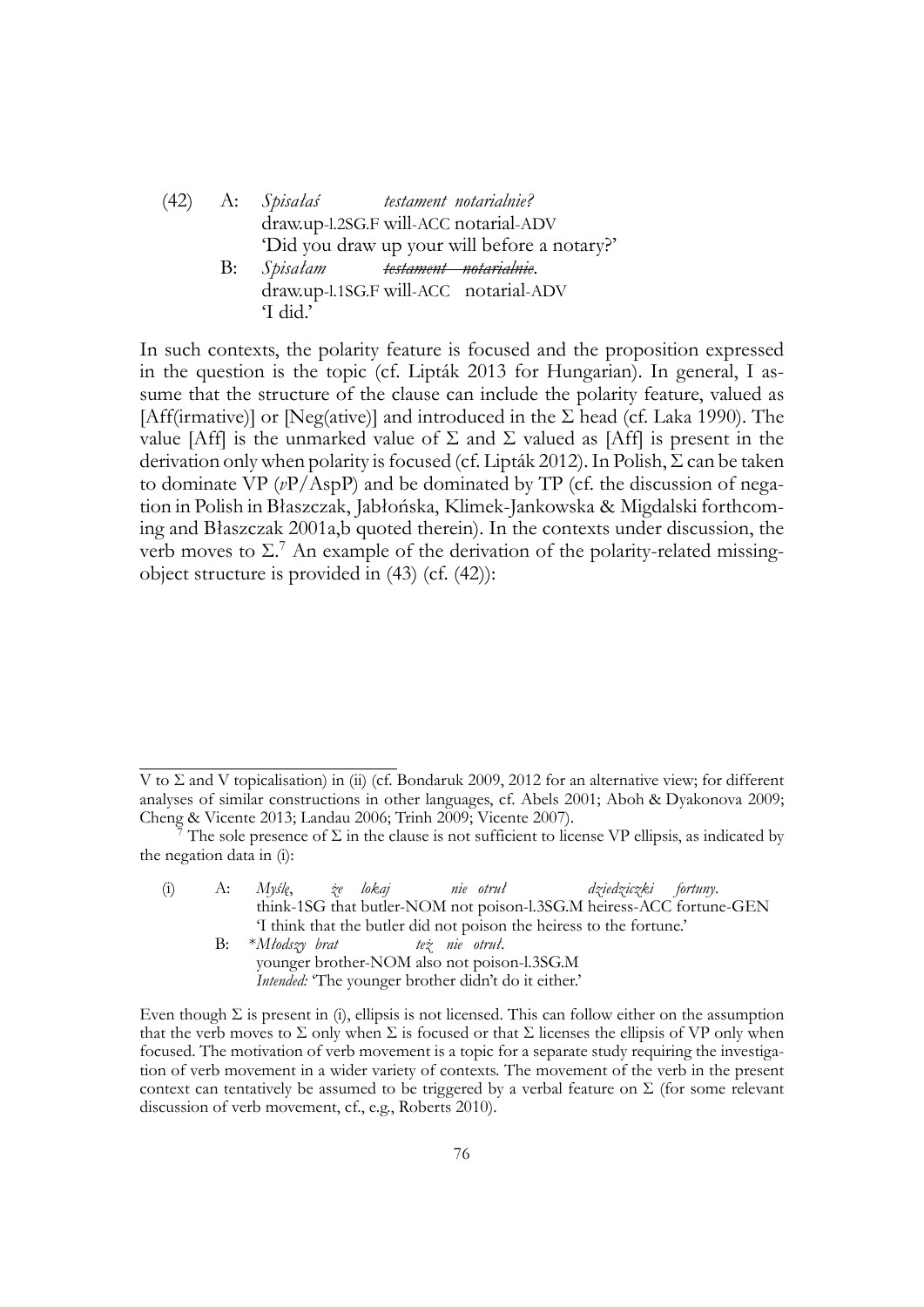

In this structure, the verb moves to  $\Sigma$ , which is followed by the deletion of the VP at the level of Phonetic Form.

The derivation of sentences involving negation proceeds in a parallel manner. The structure in (45) derives the pattern in (26), repeated here in (44):<sup>8</sup>

- (44) A: *Odbierz* pick.up-IMP.2SG phone-ACC *telefon*. 'Pick up the phone.'
	- B: *Nie odbiorę* not pick.up-1SG phone-GEN *telefonu*. 'I won't pick it up.'

<sup>&</sup>lt;sup>8</sup> The genitive-Case marking in B's response is the so-called Genitive of Negation, an effect observed in Polish when the operator of sentential negation scopes over a nominal that surfaces in the accusative in positive-polarity contexts.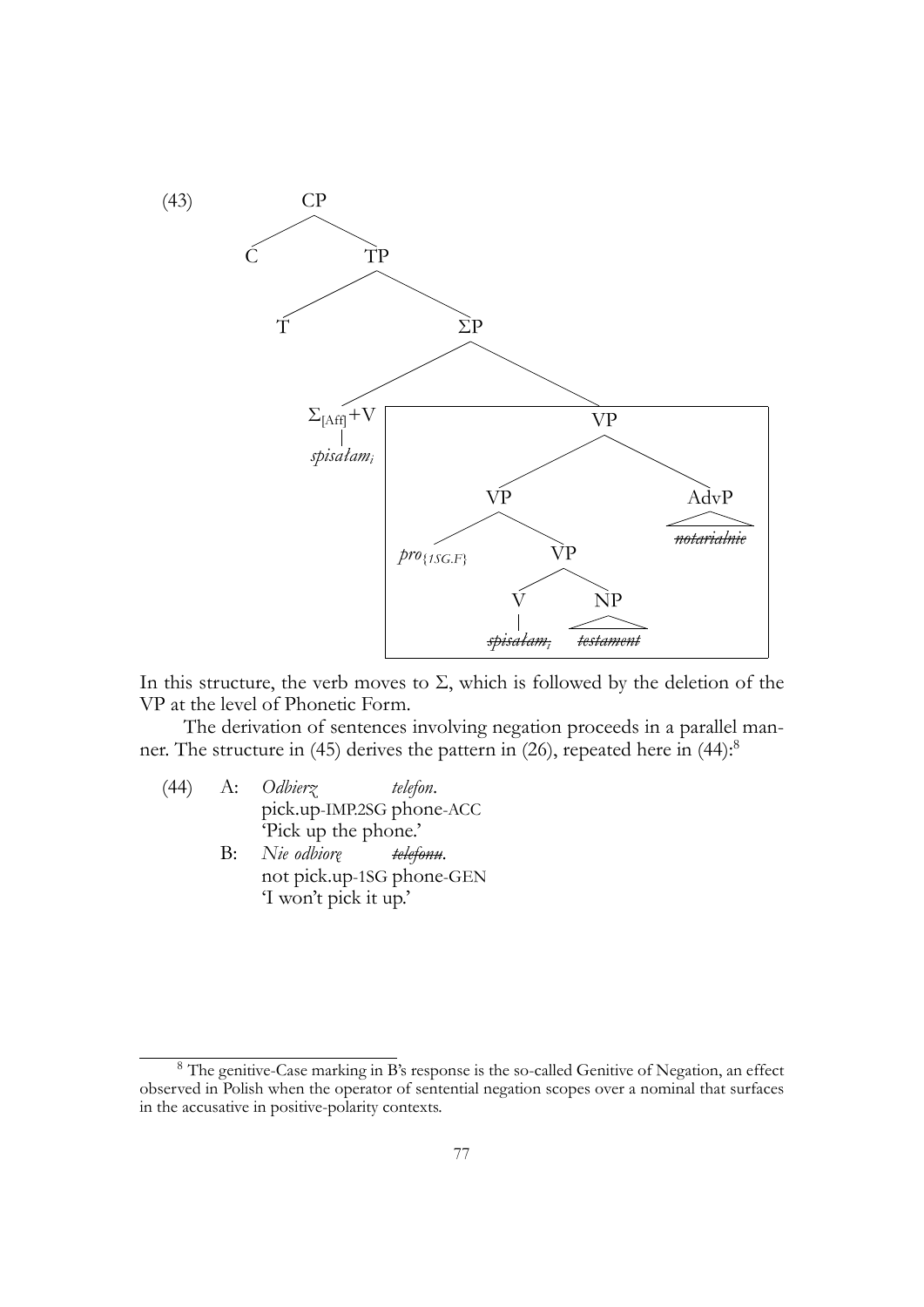

On the present assumptions, a negatively valued  $\Sigma$  can be equated with what is sometimes represented in the literature as the Neg head. The verb can be taken to incorporate with the negation marker generated in  $\Sigma$  (in violation of the mirror principle) or otherwise the verb enters the derivation in the negative form and the complex formed by the negation marker and the verb moves to Σ. The structure in (45) illustrates the former option, but it seems that adopting the other view would not have a bearing on the issues which are the focus of the present paper (for some related discussion on negation in Polish, cf., e.g., Błaszczak 2001a,b; Migdalski 2006; Wiland 2009).

#### **4 Constraints on verb-stranding ellipsis**

Holmberg (2007) divides languages into two groups with respect to whether they allow a null subject in the second conjunct of sentences such as *They say that John doesn't speak French, but he does*. His A-group consists of the languages in which the subject can be null in the second conjunct in this context, whereas his B-group consists of the languages in which the subject has to be overt here. He provides the following generalisation, where YNQ stands for a *Yes/No* question:

(46) In most A-languages a YNQ is standardly answered affirmatively by a special affirmative particle. In most B-languages a YNQ is standardly answered affirmatively by repeating the finite verb of the question (if the question contains a verb).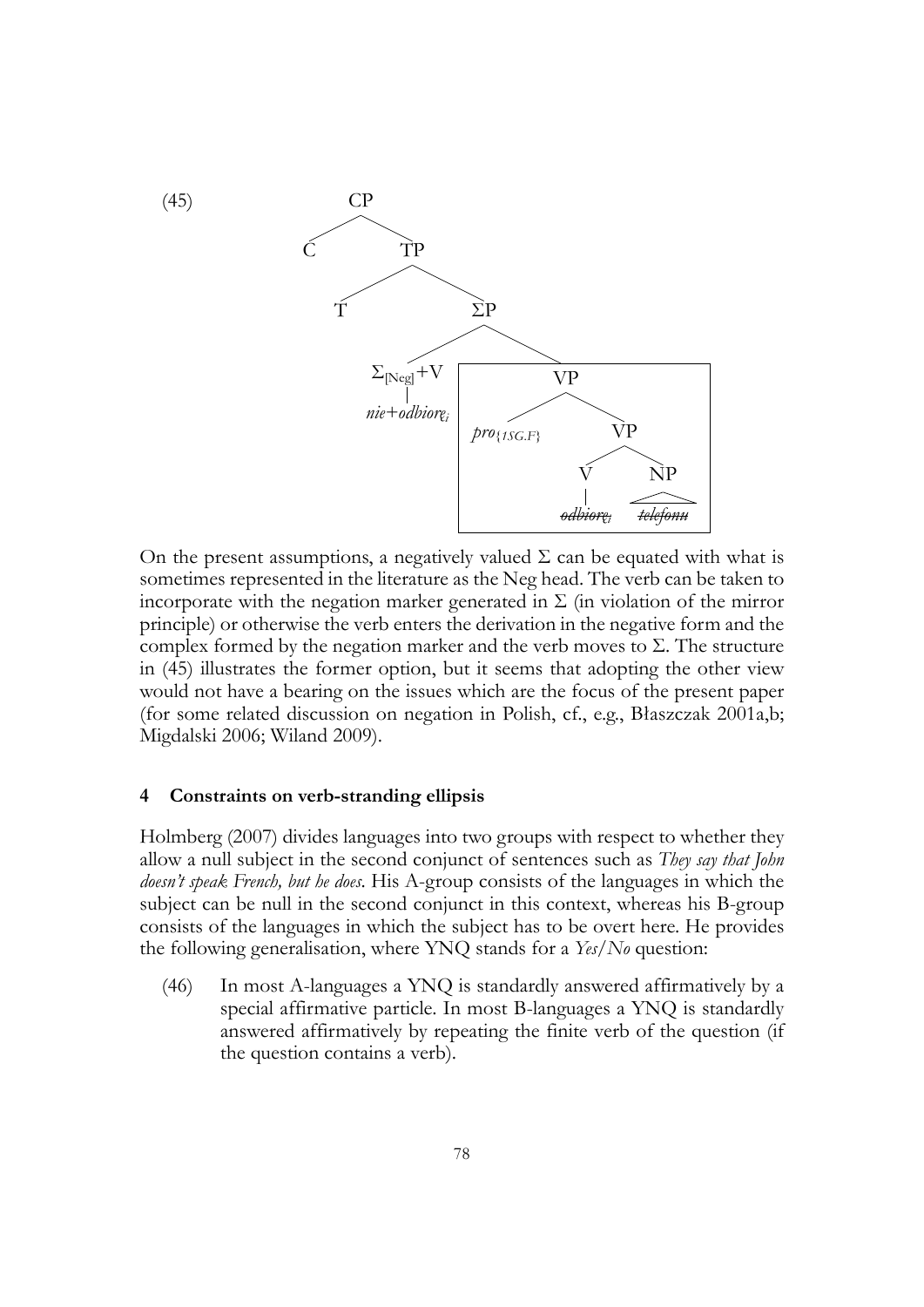Holmberg (2007) notes in addition that several languages in both groups have both options, one of which is preferred. This is true of Polish, where answering with the particle is the preferred option when both of them are possible, as shown in  $(25)$ , repeated here:<sup>9</sup>

|    | (47) A: Przeczytałaś umowę?                                    |
|----|----------------------------------------------------------------|
|    | read-l.2SG.F agreement-ACC                                     |
|    | 'Did you read the agreement?'                                  |
| B: | Przeczytałam $\emptyset$ ./ Tak (, przeczytałam $\emptyset$ ). |
|    | read-l.1SG.F<br>yes read-l.1SG.F                               |
|    | 'Yes, I did.'                                                  |
|    |                                                                |

For A-languages, Holmberg (2007) suggests that the verb-stranding context is derived via VP ellipsis (in languages with V-to-I movement), coupled with a null subject or, alternatively, by postulating a null subject and a null object. For Blanguages, he suggests a derivation by the movement of the finite verb to C, followed by the deletion of the IP (qua  $\Sigma P$ ).

Polish is listed in Holmberg (2007) among B-languages and it is noted that this language constitutes an exception to the generalisation in (46), as a polar question is usually answered with a particle in Polish. However, the data support the opposite classification. As illustrated in (48)–(49), an overt pronominal subject in the second conjunct of the test sentences is unacceptable:

(48) *Mówią*, *że Jan<sup>i</sup>* say-3PL that Jan-NOM not know-3SG French *nie zna francuskiego*, *ale* (#*oni*) but he-NOM *zna*. know-3SG 'They say Jan does not know French, but he does.' (49) *Mówią*, *że znam* say-3PL that know-1SG French and I know-1SG *francuski i* (#*ja*) *znam*. 'They say I speak French and I do.'

(i) A: *Nie spisałaś* not draw.up-l.2SG.F will-GEN *testamentu?* 'You didn't draw up your will, did you?' B: #*Tak*./ *Spisałam*. yes draw.up-l.1SG.F 'I did.'

In this context, the finite verb is the only option yielding a coherent response.

<sup>&</sup>lt;sup>9</sup> Holmberg (2007) notes with respect to English that answering with a particle is not always possible. This is also true of Polish, as shown by the context constituted by contradicting a negative statement: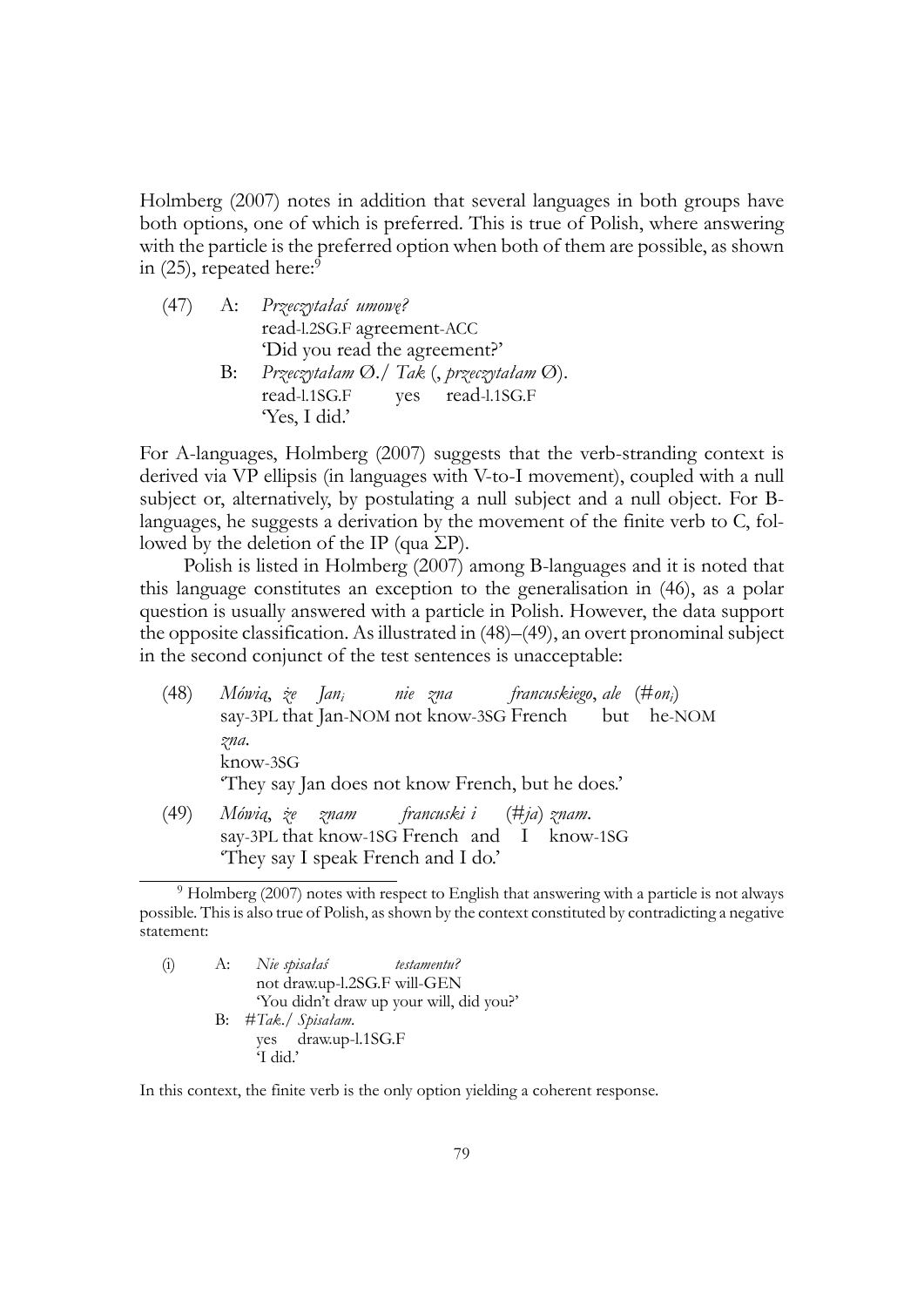This pattern is expected, as in Polish a pronominal subject in general can only be overt when stressed, an effect for which (48)–(49) do not provide a required information-structural context. Hence, the data in (48)–(49) suggest that Polish should be included in Holmberg's A-group. As an A-language, Polish is not an exception to the generalisation in (46). Furthermore, in light of the discussion in the preceding sections, it seems that from the two derivational scenarios proposed by Holmberg (2007) for the relevant verb-stranding data in A-languages, the analysis employing VP ellipsis rather than object drop is more appropriate.

It has been observed that there are some cases of blocking the verbstranding VP ellipsis strategy. In particular, when an adverbial or an argument is focused in the question in Polish, as shown in (50)–(51), the repetition of the finite verb cannot be used as an answer, as Holmberg (2007) also observes with respect to Finnish:

- $(50)$  a. on sure notarial-ADV *pewno NOTARIALNIE spisałaś* draw.up-l.2SG.F will-ACC *testament?* 'Was it really before a notary that you have drawn up your will?'
	- b. *To na pewno TY spisałaś* PRT on sure you draw.up-l.2SG.F this will-ACC *ten testament?* 'Was it really you who has drawn up this will?'
	- c. *Na pewno WCZORAJ spisałaś* on sure yesterday draw.up-l.2SG.F will-ACC *testament?* 'Was it really yesterday that you have drawn up your will?'
- (51) a. #*Spisałam*.

draw.up-l.1SG.F

b. *Tak*. yes 'Yes, it was.'

However, when the element focused in the question is also repeated in the answer, verb-stranding is available, as shown in (52) for the respective questions in (50):

(52) a. *NOTARIALNIE spisałam*. notarial-ADV draw.up-l.1SG.F 'It was.' b. *JA spisałam*. I draw.up-l.1SG.F 'It was.' c. *WCZORAJ spisałam*. yesterday draw.up-l.1SG.F 'It was.'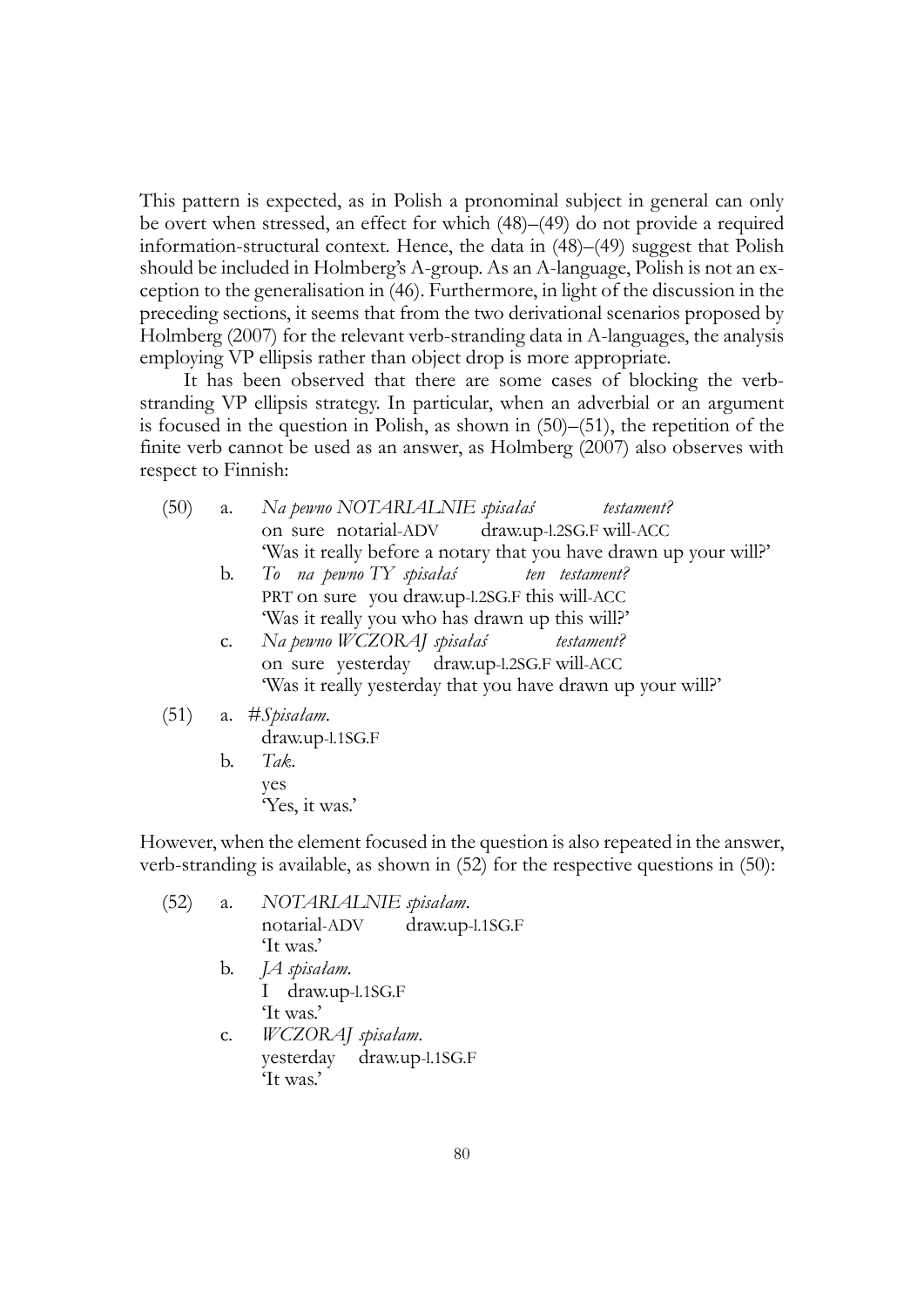The example in (52) seems to suggest that the effect found in (51) may be attributed to the information-structural requirement on the expression of the element focused in the question rather than a condition blocking VP ellipsis per se. In this case, the verb is not stressed and the focused element can be assumed to occupy the Spec,Σ position, or to be positioned even higher than ΣP.

Another fact relevant to the discussion is that it has been noted in the literature (cf. Lipták 2012) that an answer to a polar question in Hungarian can consist of a verbal modifier, which does not need to be followed by the verb; in Slovenian a pronominal clitic can constitute an answer. In Polish, any element focused in the question can be given as an answer:

• VP adjunct

| (53) | A: SZYBKO upiekłaś ten tort?                 |
|------|----------------------------------------------|
|      | quickly bake-1.2SG.F this birthday.cake-ACC  |
|      | 'Did you bake the birthday cake QUICKLY?'    |
|      | $\alpha$ if $\alpha$ if $\alpha$ if $\alpha$ |

- B: *Szybko*./ *Szybko upiekłam*./ #*Upiekłam*. quickly quickly bake-l.1SG.F bake-l.1SG.F 'I did.'
- object NP

|    | $(54)$ A: $TORT$ | upiekłaś?                                                     |                       |
|----|------------------|---------------------------------------------------------------|-----------------------|
|    |                  | birthday.cake-ACC bake-l.2SG.F                                |                       |
|    |                  | 'Did you bake a BIRTHDAY CAKE?'                               |                       |
| B: | Tort./           | Tort                                                          | upiekłam./ #Upiekłam. |
|    |                  | birthday.cake-ACC birthday.cake-ACC bake-1.1SG.F bake-1.1SG.F |                       |
|    | 'I did.'         |                                                               |                       |

- NP-internal modifier $10$ 
	- (55) A: *DOBRY tort* good birthday.cake-ACC bake-l.2SG.F *upiekłaś?* 'Did you bake a GOOD birthday cake?'

(i) *Dobry upiekłam* good bake-l.1SG.F birthday.cake-ACC *tort*. 'I baked a good birthday cake.'

 $10$  I do not take a stand here on whether such examples involve the movement of the entire NP above  $\Sigma$  and a VP ellipsis combined with an NP ellipsis with an NP-internal remnant, whether it is only the modifier which moves above  $\Sigma$ , or whether both options are available. Note that Polish being a left-branch-extracting language (cf. (i)), the latter scenarios are not implausible: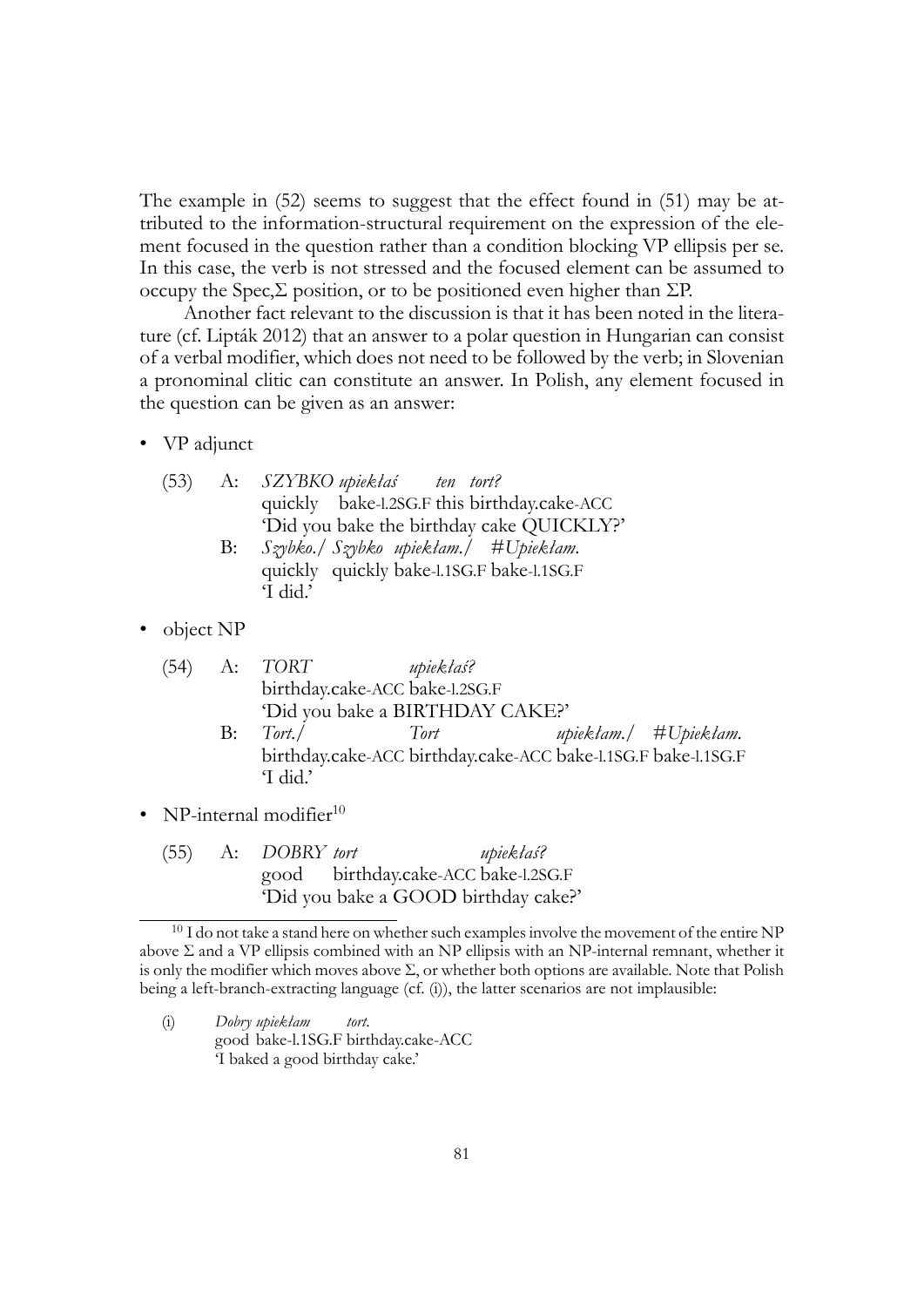B: *Dobry*./ *Dobry* (*tort*) good good birthday.cake-ACC bake-l.1SG.F bake-l.1SG.F *upiekłam*./ #*Upiekłam*. 'I did.'

An anonymous Reviewer informs me that similar facts are found in Hungarian, where an answer can also be constituted by any element focused in a polar question, with both the verb and the verbal particle being inappropriate in this context. This is illustrated in (56)–(57), provided by the Reviewer:

• VP adjunct

|  | (56) A: GYORSAN sütötted meg a tortát?                     |
|--|------------------------------------------------------------|
|  | quickly baked-2SG PRT the cake-ACC                         |
|  | 'Did you bake the birthday cake QUICKLY?'                  |
|  | B: Gyorsan./ #Meg./ #Sütöttem./ Gyorsan sütöttem./ Gyorsan |
|  | guickly PRT baked-1SG quickly baked-1SG quickly            |
|  | sütöttem meg.                                              |
|  | baked-1SG PRT                                              |
|  | 'I did.'                                                   |

• object NP

|  | $(57)$ A: TORTÁT sütöttél?               |
|--|------------------------------------------|
|  | cake-ACC baked-2SG                       |
|  | 'Did you bake a CAKE?'                   |
|  | B: Tortát./ Tortát sütöttem./ #Sütöttem. |
|  | cake-ACC cake-ACC baked-1SG baked-1SG    |
|  | $\overline{1}$ did.'                     |

## **5 Conclusions**

The contexts presented in this paper speak against assuming the general availability of the verb-stranding VP ellipsis mechanism in the system of Polish, with the data suggesting that verb-stranding VP ellipsis is available in Polish in a very narrow set of polarity-related environments. This leads to the conclusion that missing-object constructions outside this context have to be analysed in terms of genuine object drop. From a more general point of view, the data from Polish suggest that missing-object constructions in a single language as well as across languages can be derived via the application of different operations and do not constitute a homogeneous phenomenon.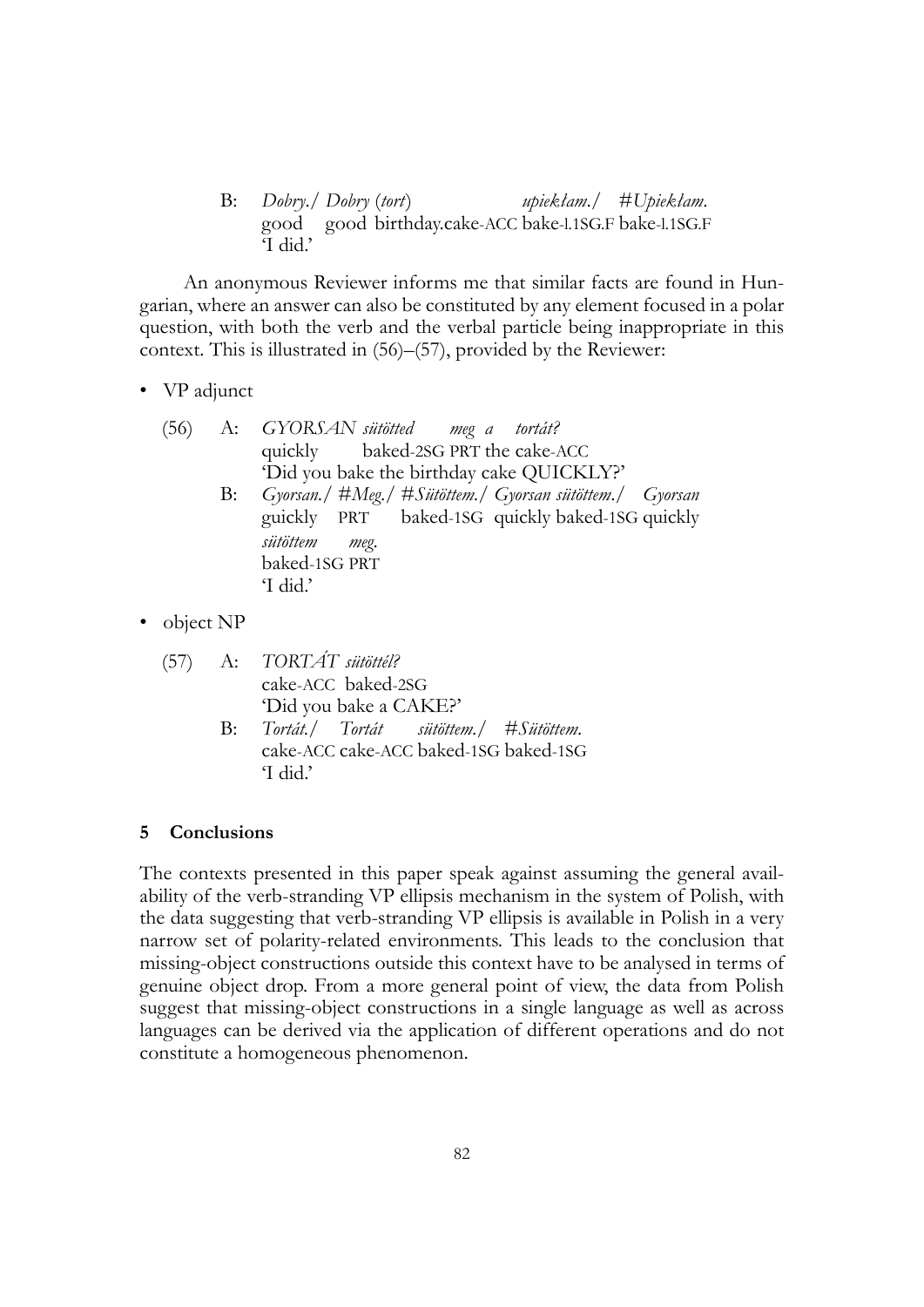## **References**

- Abels, Klaus. 2001. The Predicate Cleft Construction in Russian. In Steven Franks & Michael Yadroff (eds.), *Formal approaches to Slavic linguistics 9*, 1–19. Bloomington, IN: Michigan Slavic Publications.
- Aboh, Enoch O. & Marina Dyakonova. 2009. Predicate doubling and parallel chains. *Lingua* 119. 1035–1065.
- Bailyn, John Frederick. 2011. Kak tebe lingvistika? Nenavižu! How (not) to analyze Russian verbstranding constructions. Paper presented at Formal Approaches to Slavic Linguistics 20. MIT, Cambridge, MA.
- Bondaruk, Anna. 2009. Constraints on predicate clefting in Polish. In Gerhild Zybatow, Uwe Junghanns, Denisa Lenertová & Petr Biskup (eds.), *Studies in formal Slavic phonology, morphology, syntax, semantics and information structure*, 65–79. Frankfurt am Main: Peter Lang.
- Bondaruk, Anna. 2012. Copy deletion in Polish predicate clefting. In Eugeniusz Cyran, Henryk Kardela & Bogdan Szymanek (eds.), *Sound, structure and sense. Studies in memory of Edmund Gussmann*, 55–70. Lublin: Katolicki Uniwersytet Lubelski.
- Borsley, Robert D. & María Luisa Rivero. 1994. Clitic auxiliaries and incorporation in Polish. *Natural Language and Linguistic Theory* 12. 373–422.
- Błaszczak, Joanna. 2001a. *Covert movement and the Genitive of Negation in Polish*. Potsdam: Universität Potsdam.
- Błaszczak, Joanna. 2001b. *Investigation into the interaction between the indefinites and negation*. Berlin: Akademie-Verlag.
- Błaszczak, Joanna, Patrycja Jabłońska, Dorota Klimek-Jankowska & Krzysztof Migdalski. forthcoming. The riddle of the Future Tense in Polish: how much "future" is there in the "Future Tense"? In Philippe De Brabanter, Mikhail Kissine & Saghie Sharifzadeh (eds.), *Future times, future tenses*, Oxford: Oxford University Press.
- Cheng, Lisa Lai-Shen & Luis Vicente. 2013. Verb doubling in Mandarin Chinese. *Journal of East Asian Linguistics* 22. 1–37.
- Costa, João, Ana Maria Martins & Fernanda Pratas. 2012. VP ellipsis: new evidence from Capeverdean. In Irene Franco, Sara Lusini & Andrés Saab (eds.), *Romance languages and linguistic theory 2010*, 155–176. Amsterdam: John Benjamins.
- Cummins, Sarah & Yves Roberge. 2005. A modular account of null objects in French. *Syntax* 8. 44–64.
- Cyrino, Sonia & Ruth Lopes. 2012. Null objects are ellipsis in Brazilian Portuguese. Presentation delivered at the International Workshop 'ELLIPSIS2012', University of Vigo, Spain, November 9, 2012.
- Cyrino, Sonia & Gabriela Matos. 2002. VP ellipsis in European and Brazilian Portuguese a comparative analysis. *Journal of Portuguese Linguistics* 1. 177–195.
- Doron, Edit. 1990. V-movement and VP-ellipsis. Ms., Hebrew University of Jerusalem.
- Duguine, Maia. 2013. *Pro*-drop as ellipsis: evidence from the interpretation of null arguments. GLOW 36 handout.
- Erteschik-Shir, Nomi, Lena Ibnbari & Sharon Taube. 2013. Missing objects as topic drop. *Lingua* 136. 145–169.
- Farkas, Donka F. 1987. DO *pro* in Hungarian. In István Kenesei (ed.), *Approaches to Hungarian*, vol. 2, 191–209. Szeged: JATE.
- Goldberg, Lotus Madelyn. 2005. *Verb-stranding VP ellipsis: a cross-linguistic study*: McGill University dissertation.
- Gribanova, Vera. 2013a. A new argument for verb-stranding Verb Phrase ellipsis. *Linguistic Inquiry* 41. 145–157.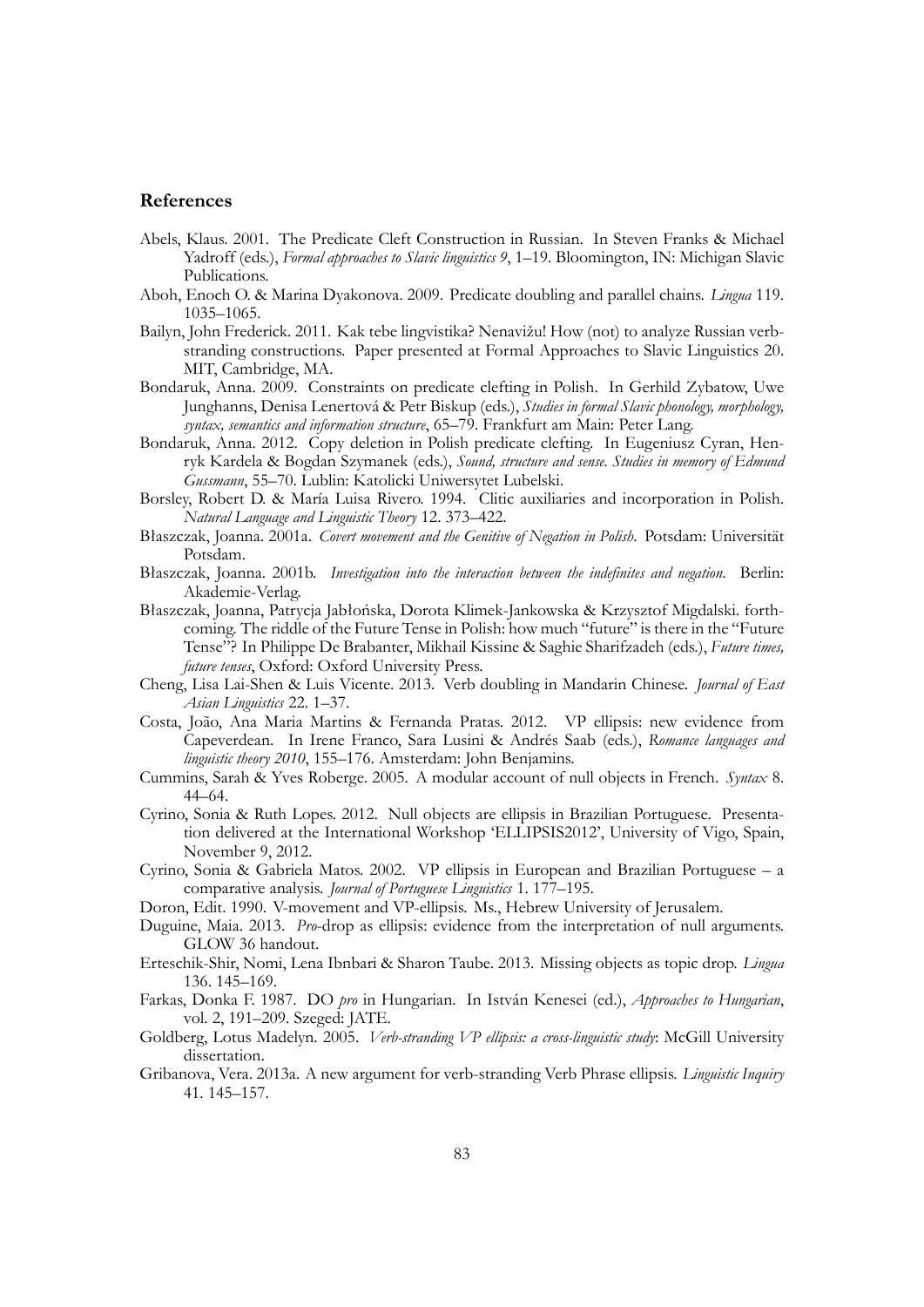Gribanova, Vera. 2013b. Verb-stranding Verb Phrase ellipsis and the structure of the Russian verbal complex. *Natural Language and Linguistic Theory* 31. 91–136.

Hoji, Hajime. 1998. Null object and sloppy identity in Japanese. *Linguistic Inquiry* 29. 127–152.

Holmberg, Anders. 2007. Null subjects and polarity focus. *Studia Linguistica* 61. 212–236.

- Huang, C.-T. James. 1991. Remarks on the status of null objects. In Robert Freidin (ed.), *Principles and parameters in comparative grammar*, 56–76. Cambridge, MA: MIT Press.
- Kim, Soowon. 1999. Sloppy/strict identity, empty objects, and NP ellipsis. *Journal of East Asian Linguistics* 8. 255–284.
- Kowaluk, Agnieszka. 1999. Null objects in Polish: pronouns and determiners in Second Language Acquisition. *RCEAL Working Papers* 6. 135–152.

Laka, Itziar. 1990. *Negation in syntax: on the nature of functional categories and projections*: MIT dissertation. Landau, Idan. 2006. Chain resolution in Hebrew V(P)-fronting. *Syntax* 9. 32–66.

- Lipták, Anikó. 2012. V-stranding ellipsis and verbal identity. The role of polarity focus. *Linguistics in the Netherlands* 2012. 82–96.
- Lipták, Anikó. 2013. The syntax of emphatic positive polarity in Hungarian: evidence from ellipsis. *Lingua* 128. 72–94.
- Martins, Ana Maria. 2006. Emphatic affirmation and polarity: contrasting European Portuguese with Brazilian Portuguese, Spanish, Catalan and Galician. In Jenny Doetjes & Paz González (eds.), *Romance languages and linguistic theory 2004*, 197–223. Amsterdam: John Benjamins.
- Martins, Ana Maria. 2007. Double realization of verbal copies in European Portuguese emphatic affirmation. In Norbert Corver & Jairo Nunes (eds.), *The Copy Theory of Movement*, 77–118. Amsterdam: John Benjamins.
- Martins, Ana Maria. 2013. Emphatic polarity in European Portuguese and beyond. *Lingua* 128. 95–123.
- McCloskey, James. 1991. Clause structure, ellipsis and proper government in Irish. *Lingua* 85. 259–302.
- McShane, Marjorie J. 2000. Hierarchies of parallelism in elliptical Polish structures. *Journal of Slavic Linguistics* 8. 83–117.
- Migdalski, Krzysztof. 2006. *The syntax of compound tenses in Slavic*. Utrecht: LOT Publications.

Nunes, Jairo. 2004. *Linearization of chains and sideward movement*. Cambridge, MA: MIT Press.

- Oku, Satoshi. 1998. *A theory of selection and reconstruction in the minimalist perspective*: University of Connecticut dissertation.
- Otani, Kazuyo & John Whitman. 1991. V-raising and VP-ellipsis. *Linguistic Inquiry* 22. 345–358.
- Rizzi, Luigi. 1986. Null objects in Italian and the theory of *pro*. *Linguistic Inquiry* 17. 501–557.
- Roberts, Ian. 2010. *Agreement and head movement. Clitics, incorporation, and defective goals*. Cambridge, MA: MIT Press.
- Ruda, Marta. in press a. Dopełnienia domyślne a elipsa frazy werbalnej: analiza składniowa kontekstów konfirmatywnych w ujęciu minimalistycznym [Null objects and VP ellipsis: syntactic analysis of polar contexts within the minimalist framework]. *Polonica* XXXIII.
- Ruda, Marta. in press b. Wypowiedzi emfatyczne i topikalizacja V(P) z powtórzeniem czasownika jako elipsa VP i realizacja akustyczna dwóch kopii V [Verb doubling emphatic affirmation and V(P) topicalisation as VP ellipsis and acoustic realisation of two copies of V]. *Polonica* XXXIII.
- Runić, Jelena. 2013. A new look at clitics: evidence from Slavic. In Steven Franks, Markus Dickinson, George Fowler, Melissa Witcombe & Ksenia Zanon (eds.), *Formal approaches to Slavic linguistics: The Third Indiana Meeting 2012*, 275–288. Ann Arbor: Michigan Slavic Publications.
- Şener, Serkan & Daiko Takahashi. 2010. Ellipsis of arguments in Japanese and Turkish. *Nanzan Linguistics* 6. 79–99.

Tancredi, Christopher Damian. 1992. *Deletion, deaccenting and presupposition*: MIT dissertation.